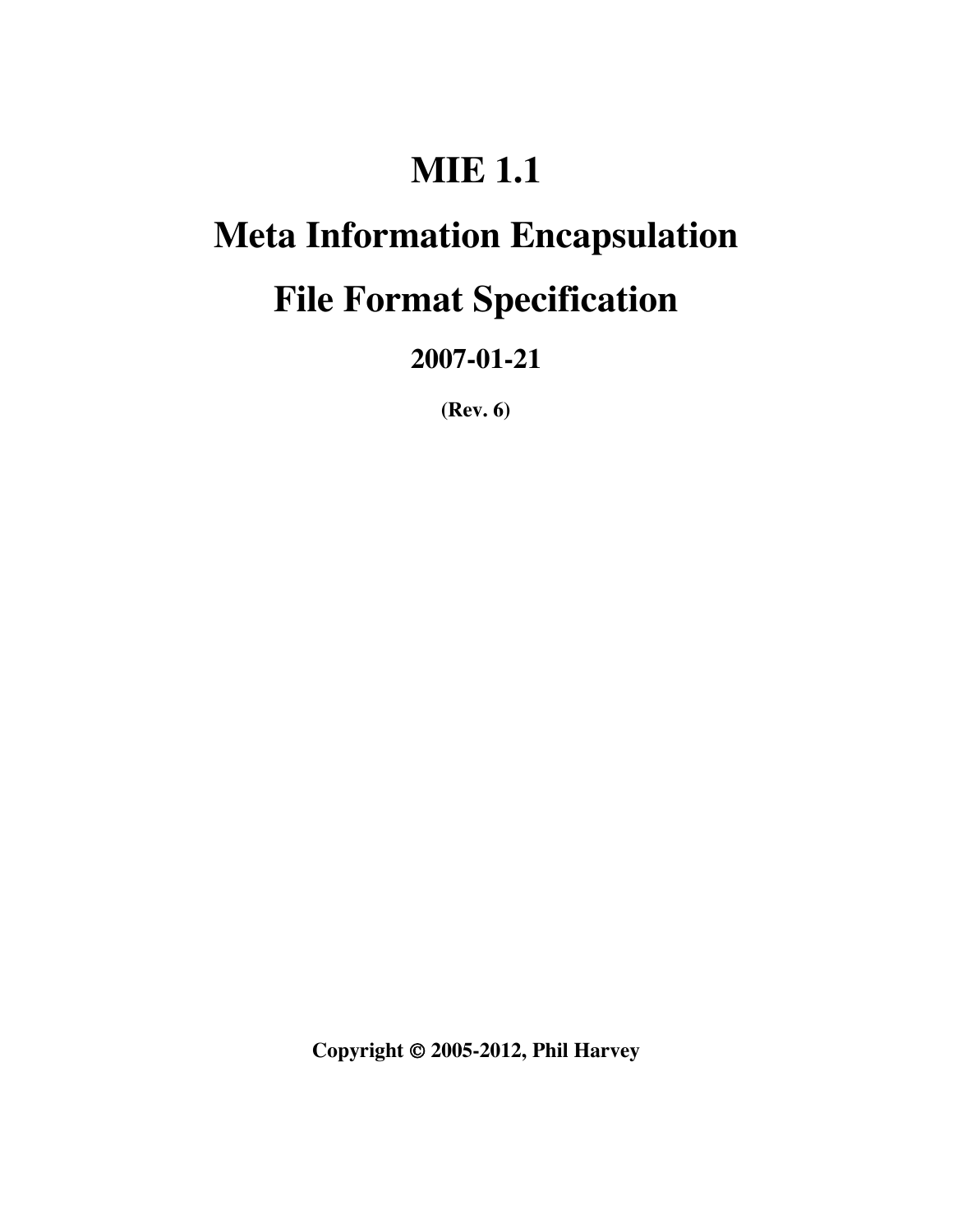### **Table of Contents**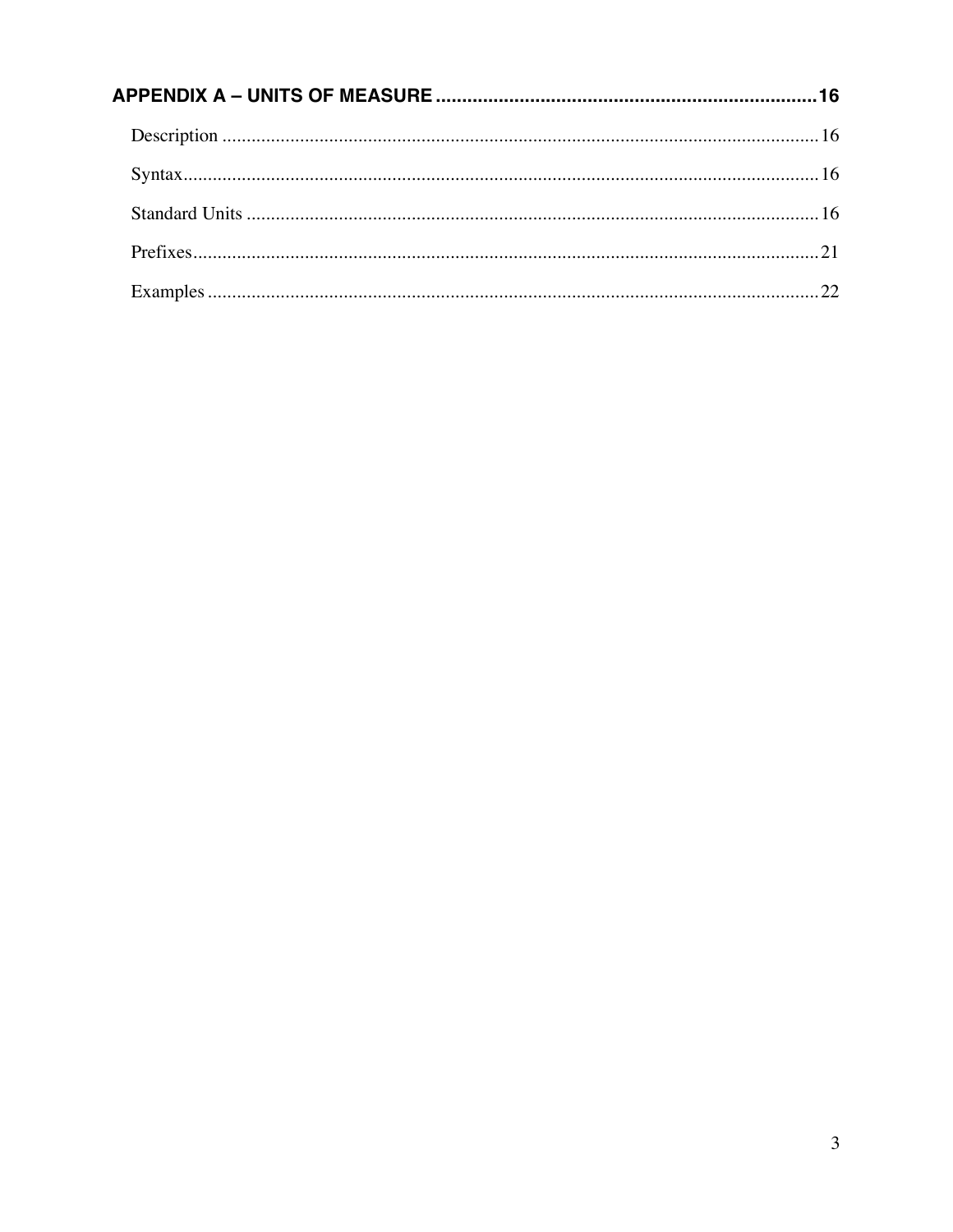## **What is MIE?**

MIE stands for "Meta Information Encapsulation". The MIE format is an extensible, dedicated meta information format which supports storage of binary as well as textual meta information. MIE can be used to encapsulate meta information from many sources and bundle it together with any type of file.

## **Features**

Below is very subjective score card comparing the features of a number of common file and meta information formats, and comparing them to MIE. The following features are rated for each format with a score of 0 to 10:

```
 1) Extensible (can incorporate user-defined information).
  2) Meaningful tag ID's (hint to meaning of unknown information).
  3) Sequential read/write ability (streamable).
  4) Hierarchical information structure.
  5) Easy to implement reader/writer/editor.
  6) Order of information well defined.
  7) Large data lengths supported: >64kB (+5) and >4GB (+5).
 8) Localized text strings.
  9) Multiple documents in a single file.
 10) Compact format doesn't squander disk space or bandwidth.
 11) Compressed meta information supported.
 12) Relocatable data elements (ie. no fixed offsets).
 13) Binary meta information (+7) with variable byte order (+3).
 14) Mandatory tags not required (an unnecessary complication).
 15) Append information to end of file without editing.
```

| Feature number |          |               |          |          |               |          |          |             |          |          |          | Total    |             |          |          |       |
|----------------|----------|---------------|----------|----------|---------------|----------|----------|-------------|----------|----------|----------|----------|-------------|----------|----------|-------|
| Format         |          | $\mathcal{L}$ | 3        | 4        | 5             | 6        | 7        | 8           | 9        | 10       | 11       |          | 12 13 14 15 |          |          | Score |
|                |          |               |          |          |               |          |          |             |          |          |          |          |             |          |          |       |
| MIE            | 1 O      | 1 O           | $\Omega$ | 10       | 1<br>$\Omega$ | 10       | 10       | 10          | 1 O      | 10       | 10       | 10       | 1 O         | 1 O      | - 1 O    | 150   |
| PDF            | 1 O      | 1 O           | $\Omega$ | 10       | 0             | 0        | 10       | 0           | 10       | 10       | 10       | $\Omega$ | 7           | 10       | 1 O      | 97    |
| <b>PNG</b>     | 10       | 10            | 10       | $\Omega$ | 8             | $\Omega$ | 5        | 10          | 0        | 10       | 10       | 10       | 0           | 10       | $\Omega$ | 93    |
| <b>XMP</b>     | 10.      | 10            | 10       | 10       | $\mathcal{L}$ | 0        | 10       | 10          | 10       | $\Omega$ | $\Omega$ | 10       | 0           | 10       | $\Omega$ | 92    |
| AIFF           | 0        | 5.            | 10       | 10       | 10            | $\Omega$ | 5        | $\Omega$    | $\Omega$ | 10       | $\Omega$ | 10       | 7           | 10       | $\Omega$ | 77    |
| RIFF           | $\Omega$ | 5.            | 10       | 10       | 1 O           | $\Omega$ | 5        | $\Omega$    | $\Omega$ | 10       | $\Omega$ | 10       | 7           | 10       | $\Omega$ | 77    |
| JPEG           | 10       | $\Omega$      | 10       | $\Omega$ | 10            | $\Omega$ | $\Omega$ | $\mathbf 0$ | $\Omega$ | 10       | $\Omega$ | 10       | 7           | 10       | $\Omega$ | 67    |
| <b>EPS</b>     | 10       | 1 O           | 10       | $\Omega$ | $\Omega$      | $\Omega$ | 10       | $\Omega$    | 10       | $\Omega$ | $\Omega$ | .5       | $\Omega$    | 10       | $\Omega$ | 65    |
| CIFF           | 0        | 0             | 0        | 10       | 10            | $\Omega$ | 5        | $\Omega$    | $\Omega$ | 10       | 0        | 10       | 10          | 10       | $\Omega$ | 65    |
| TTFF           | $\Omega$ | 0             | $\Omega$ | 10       | 5.            | 10       | 5        | $\Omega$    | 10       | 1 O      | $\Omega$ | $\Omega$ | 1 O         | 0        | $\Omega$ | 60    |
| <b>EXIF</b>    | $\Omega$ | 0             | $\Omega$ | 10       | 5.            | 10       | $\Omega$ | 0           | $\Omega$ | 10       | $\Omega$ | $\Omega$ | 10          | 0        | $\Omega$ | 45    |
| T PTC          | $\Omega$ | 0             | 10       | $\Omega$ | 8             | $\Omega$ | $\Omega$ | 0           | 0        | 10       | $\Omega$ | 10       | 7           | $\Omega$ | $\Omega$ | 45    |
|                |          |               |          |          |               |          |          |             |          |          |          |          |             |          |          |       |

By design, MIE ranks highest by a significant margin. Other formats with reasonable scores are PDF, PNG and XMP, but each has significant weak points. What may be surprising is that TIFF, EXIF and IPTC rank so low.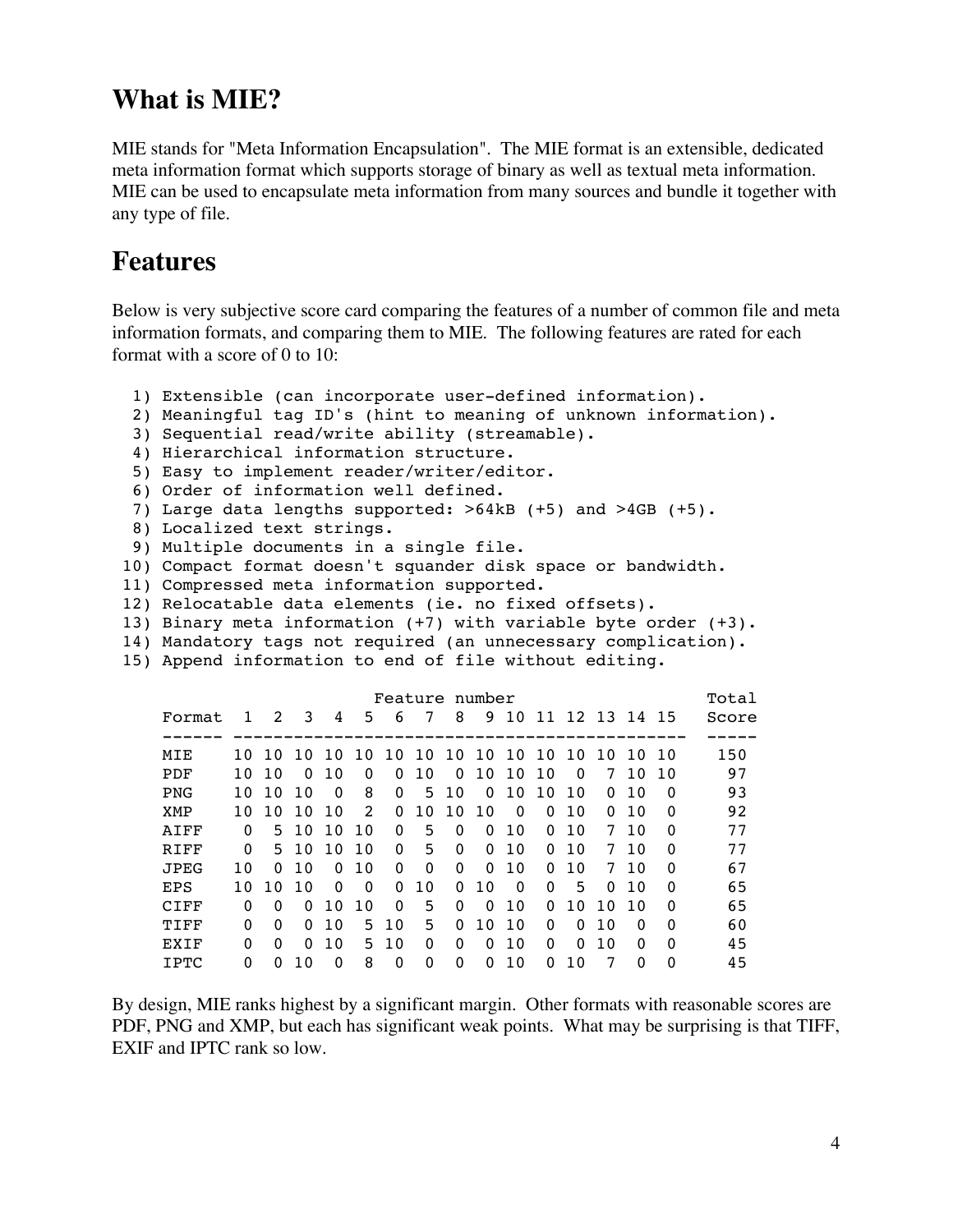As well as scoring high in all these features, the MIE format has the unique ability to encapsulate any other type of file, and provides a non-invasive method of adding meta information to a file. The meta information is logically separated from the original file data, which is extremely important because meta information is routinely lost when files are edited.

Also, the MIE format supports multiple files by simple concatenation, enabling all kinds of wonderful features such as linear databases, edit histories or non-intrusive file updates. This ability can also be leveraged to allow MIE-format trailers to be added to some other file types.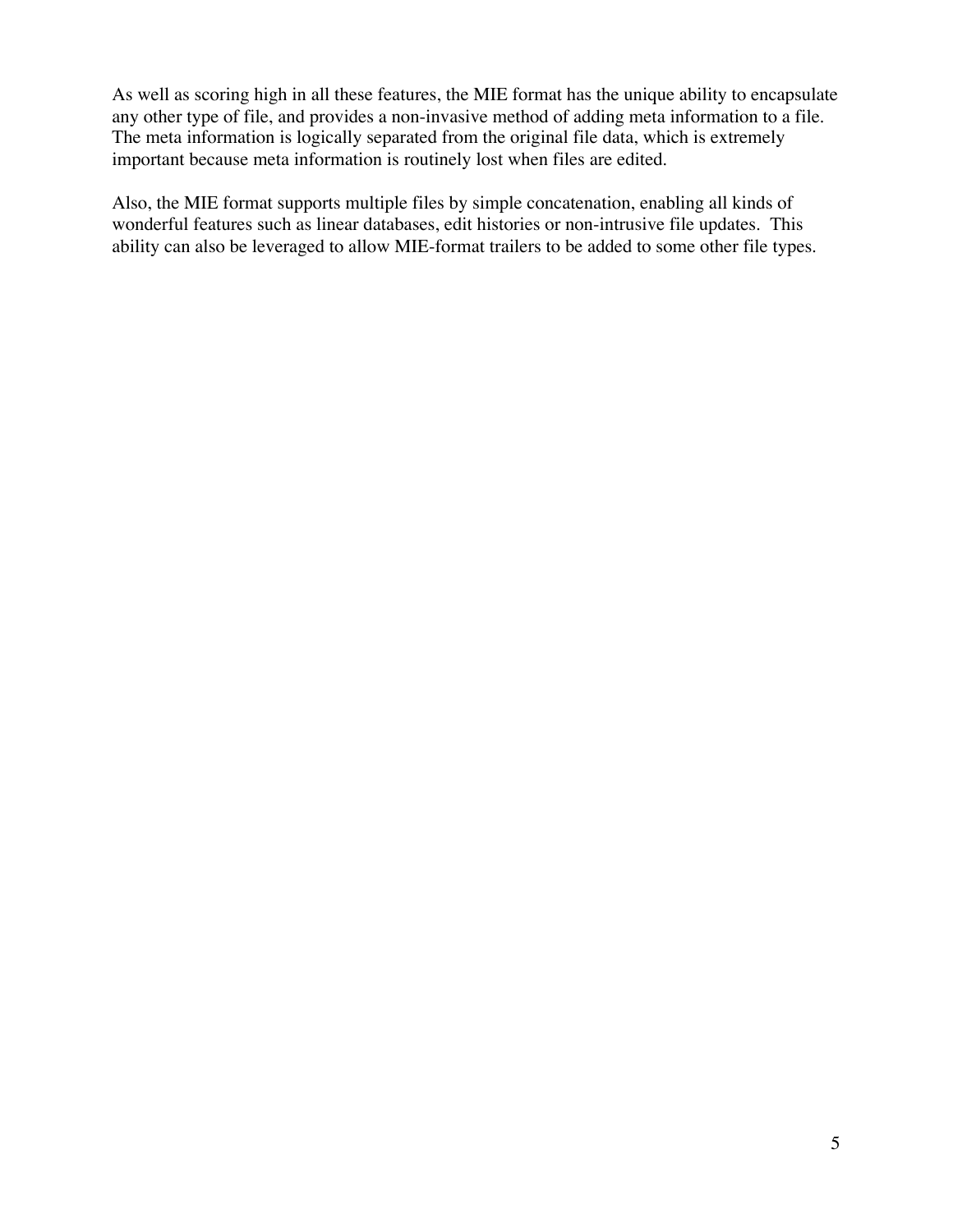# **MIE 1.1 Format Specification (2007-01-21)**

## **File Structure**

A MIE file consists of a series of MIE elements. A MIE element may contain either data or a group of MIE elements, providing a hierarchical format for storing data. Each MIE element is identified by a human-readable tag name, and may store data from zero to 2^64-1 bytes in length.

## **File Signature**

The first element in the MIE file must be an uncompressed MIE group element with a tag name of "0MIE". This restriction allows the first 8 bytes of a MIE file to be used to identify a MIE format file. The following table lists the two possible initial byte sequences for a MIE-format file (the first for big-endian, and the second for little-endian byte ordering):

| Byte Number:        | 0   | 1                                       | $2^{\circ}$ | 3            | 4                 | 5      | 6  |        |
|---------------------|-----|-----------------------------------------|-------------|--------------|-------------------|--------|----|--------|
| C Characters:<br>or |     | $\sim \x10 \ \x04$<br>$~\sim~\x18~\x04$ |             | 2<br>2       | $\mathbf{0}$<br>0 | M<br>М | Т  | Е<br>Е |
| Hexadecimal:        | 7e  | 10                                      | 04          | 2            | 30                | 4d     | 49 | 45     |
| or                  | 7e  | 18                                      | 04          | $\mathbf{P}$ | 30                | 4d     | 49 | 45     |
| Decimal:            | 126 | 16                                      | 4           | 2            | 48                | 77     | 73 | 69     |
| or                  | 126 | 2.4                                     | 4           | 2            | 48                | 77     | 73 | 69     |

Note that byte 1 may have one of the two possible values  $(0x10 \text{ or } 0x18)$ , and byte 3 may have any value (0x00 to 0xff).

## **Element Structure**

|         |   | Offset Bytes Description                                |
|---------|---|---------------------------------------------------------|
|         |   |                                                         |
| 0       |   | SyncByte = $0x7e$ (decimal 126, character '~')          |
| 1       |   | FormatCode (see below)                                  |
| 2       |   | TaqLength (T)                                           |
| 3       |   | DataLength (gives D if DataLength < 253)                |
| 4       | т | TagName (T given by TagLength)                          |
| $4 + T$ | 2 | DataLength2 [exists only if DataLength == $255$ (0xff)] |
| $4 + T$ | 4 | DataLength4 [exists only if DataLength == 254 (0xfe)]   |
| $4 + T$ | 8 | DataLength8 [exists only if DataLength == 253 (0xfd)]   |
| $4+T+X$ | D | DataBlock (D given by DataLength; X is 0, 2, 4 or 8)    |

The minimum element length is 4 bytes (for a group terminator). The maximum DataBlock size is 2^64-1 bytes. TagLength and DataLength are unsigned integers, and the byte ordering for multi-byte DataLength fields is specified by the containing MIE group element. The SyncByte is byte aligned, so no padding is added to align on an N-byte boundary.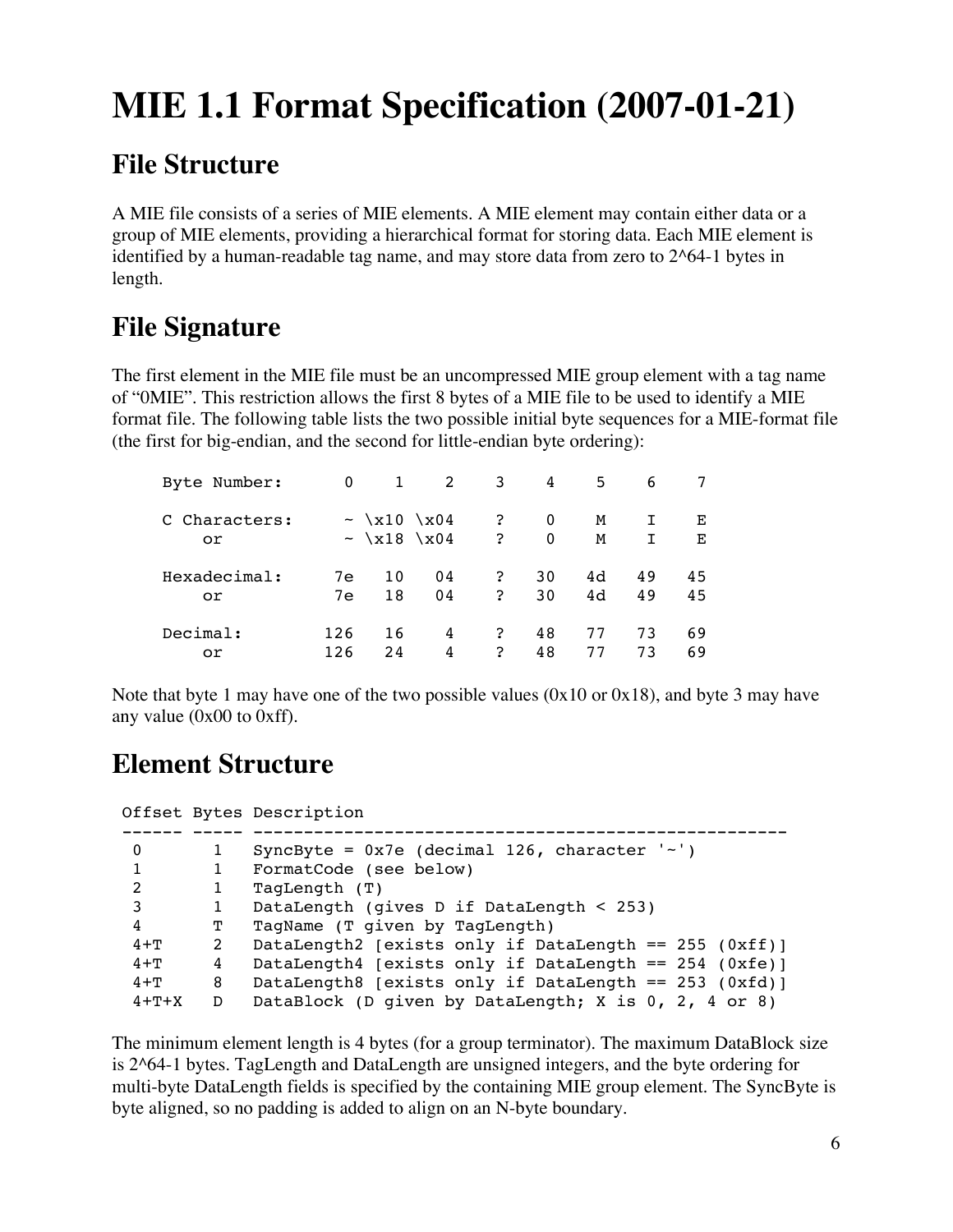#### **FormatCode**

The format code is a bitmask that defines the format of the data:

 7654 3210 ++++ ---- FormatType ---- +--- TypeModifier ---- -+-- Compressed ---- --++ FormatSize

#### **FormatType (bitmask 0xf0):**

 0x00 - other (or unknown) data  $0x10 - MIE$  group 0x20 - text string 0x30 - list of null-separated text strings 0x40 - integer 0x50 - rational 0x60 - fixed point 0x70 - floating point 0x80 - free space

#### **TypeModifier (bitmask 0x08):**

Modifies the meaning of certain FormatTypes (0x00-0x60):

 0x08 - other data sensitive to MIE group byte order 0x18 - MIE group with little-endian byte ordering 0x28 - UTF encoded text string 0x38 - UTF encoded text string list 0x48 - signed integer 0x58 - signed rational (denominator is always unsigned) 0x68 - signed fixed-point

#### **Compressed (bitmask 0x04):**

If this bit is set, the data block is compressed using Zlib deflate. An entire MIE group may be compressed, with the exception of file-level groups.

#### **FormatSize (bitmask 0x03):**

Gives the byte size of each data element:

 $0x00 - 8 \text{ bits } (1 \text{ byte})$  0x01 - 16 bits (2 bytes) 0x02 - 32 bits (4 bytes) 0x03 - 64 bits (8 bytes)

The number of bytes in a single value for this format is given by  $2^{**}$ FormatSize (or  $1 \ll$ FormatSize). The number of values is the data length divided by this number of bytes. It is an error if the data length is not an even multiple of the format size in bytes.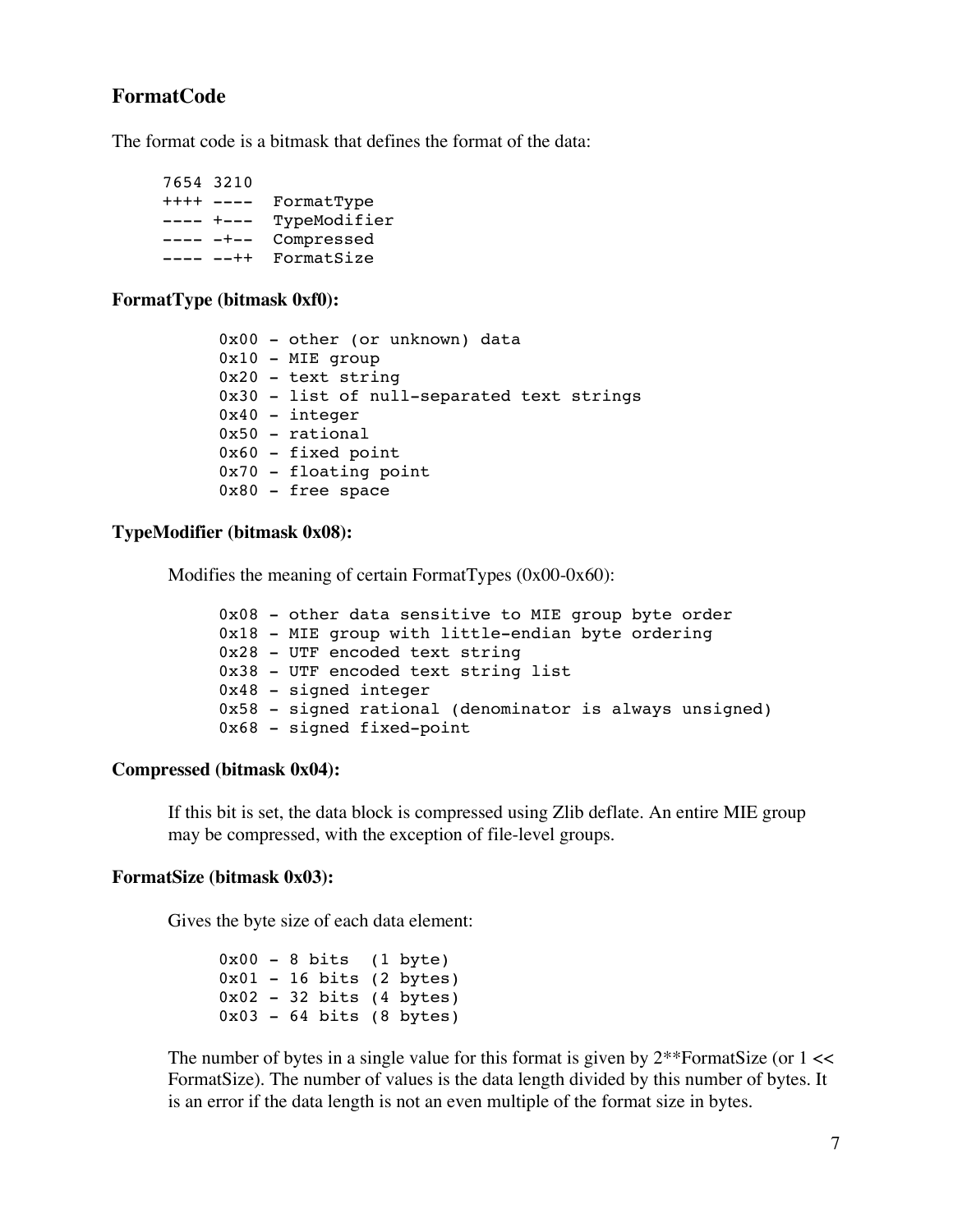The following is a list of all currently defined MIE FormatCode values for uncompressed data (add 0x04 to each value for compressed data):

```
 0x00 - other data (insensitive to MIE group byte order) (1)
 0x01 - other 16-bit data (may be byte swapped)
 0x02 - other 32-bit data (may be byte swapped)
 0x03 - other 64-bit data (may be byte swapped)
0x08 - other data (sensitive to MIE group byte order) (1)
 0x10 - MIE group with big-endian values (1)
 0x18 - MIE group with little-endian values (1)
 0x20 - ASCII (ISO 8859-1) string (2,3)
 0x28 - UTF-8 string (2,3,4)
 0x29 - UTF-16 string (2,3,4)
0x2a - UTF-32 string (2,3,4) 0x30 - ASCII (ISO 8859-1) string list (3,5)
0x38 - UTF-8 string list (3, 4, 5) 0x39 - UTF-16 string list (3,4,5)
 0x3a - UTF-32 string list (3,4,5)
 0x40 - unsigned 8-bit integer
 0x41 - unsigned 16-bit integer
 0x42 - unsigned 32-bit integer
 0x43 - unsigned 64-bit integer (6)
 0x48 - signed 8-bit integer
 0x49 - signed 16-bit integer
 0x4a - signed 32-bit integer
 0x4b - signed 64-bit integer (6)
 0x52 - unsigned 32-bit rational (16-bit numerator then denominator) (7)
 0x53 - unsigned 64-bit rational (32-bit numerator then denominator) (7)
 0x5a - signed 32-bit rational (denominator is unsigned) (7)
 0x5b - signed 64-bit rational (denominator is unsigned) (7)
 0x61 - unsigned 16-bit fixed-point (high 8 bits is integer part) (8)
 0x62 - unsigned 32-bit fixed-point (high 16 bits is integer part) (8)
 0x69 - signed 16-bit fixed-point (high 8 bits is signed integer) (8)
 0x6a - signed 32-bit fixed-point (high 16 bits is signed integer) (8)
 0x72 - 32-bit IEEE float (not recommended for portability reasons)
 0x73 - 64-bit IEEE double (not recommended for portability reasons) (6)
 0x80 - free space (value data does not contain useful information)
```
#### Notes:

1. The byte ordering specified by the MIE group TypeModifier applies to the MIE group element as well as all elements within the group. Data for all FormatCodes except 0x08 (other data, sensitive to byte order) may be transferred between MIE groups with different byte order by byte swapping the uncompressed data according to the specified data format. The following list illustrates the byte-swapping pattern, based on FormatSize, for all format types except rational (FormatType 0x50).

| FormatSize       | Change in Byte Sequence                         |
|------------------|-------------------------------------------------|
| $0x00$ (8 bits)  | 0 1 2 3 4 5 6 7 --> 0 1 2 3 4 5 6 7 (no change) |
| $0x01$ (16 bits) | 0 1 2 3 4 5 6 7 --> 1 0 3 2 5 4 7 6             |
| $0x02$ (32 bits) | 0 1 2 3 4 5 6 7 --> 3 2 1 0 7 6 5 4             |
| $0x03$ (64 bits) | 0 1 2 3 4 5 6 7 --> 7 6 5 4 3 2 1 0             |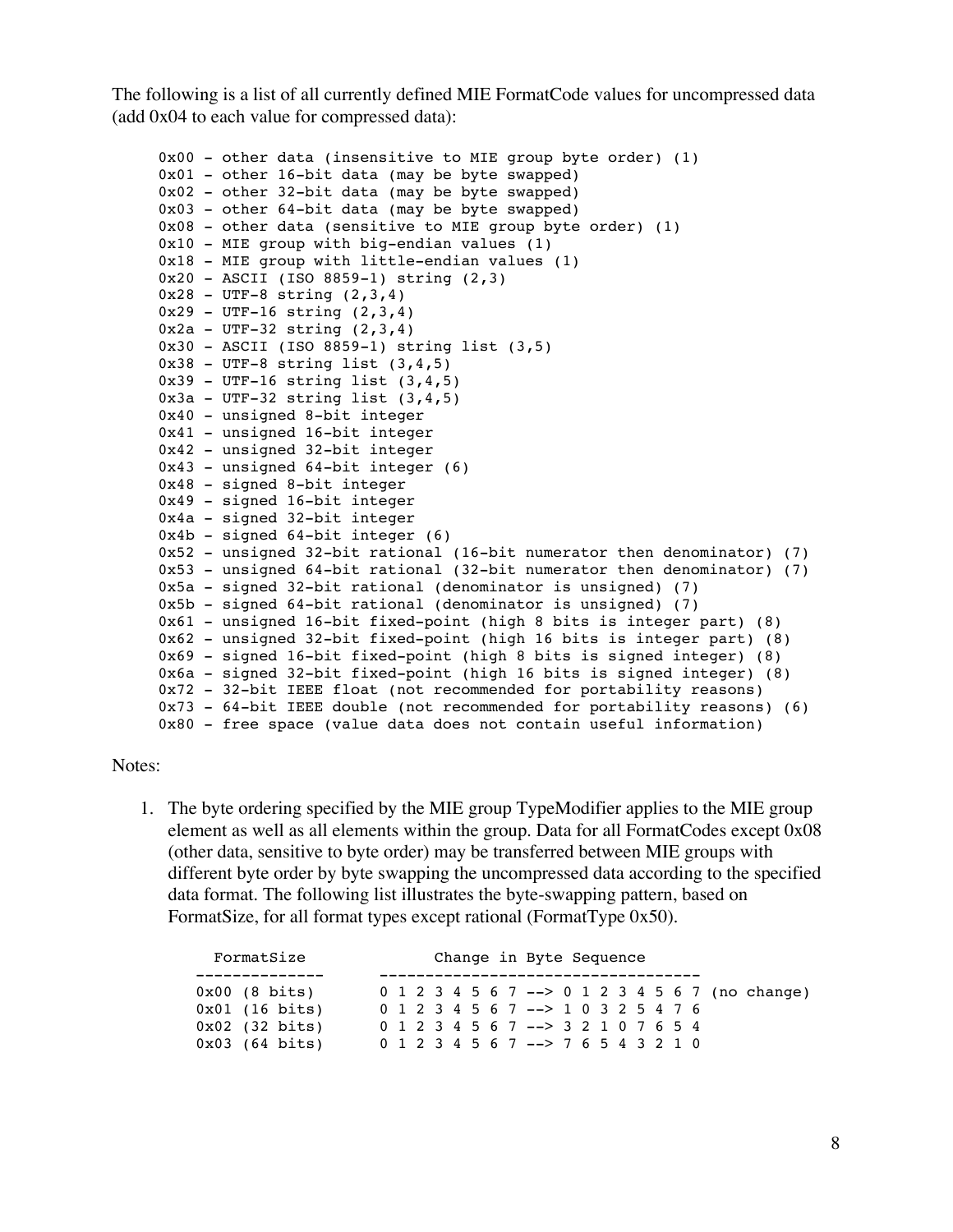Rational values consist of two integers, so they are swapped as the next lower FormatSize. For example, a 32-bit rational (FormatSize 0x02, and FormatCode 0x52 or 0x5a) is swapped as two 16-bit values (ie. as if it had FormatSize 0x01).

- 2. The TagName of a string element may have an 6-character suffix to indicate a specific locale. (ie. "Title-en\_US", or "Keywords-de\_DE").
- 3. Text strings are not normally null terminated, however they may be padded with one or more null characters to the end of the data block to allow strings to be edited within fixed-length data blocks. Newlines in the text are indicated by a single LF (0x0a) character.
- 4. UTF strings must not begin with a byte order mark (BOM) since the byte order and byte size are specified by the MIE format. If a BOM is found, it should be treated as a zerowidth non-breaking space.
- 5. A list of text strings separated by null characters. These lists must not be null padded or null terminated, since this would be interpreted as additional zero-length strings. For ASCII and UTF-8 strings, the null character is a single zero  $(0x00)$  byte. For UTF-16 or UTF-32 strings, the null character is 2 or 4 zero bytes respectively.
- 6. 64-bit integers and doubles are subject to the specified byte ordering for both 32-bit words and bytes within these words. For instance, the high order byte is always the first byte if big-endian, and the eighth byte if little-endian. This means that some swapping is always necessary for these values on systems where the byte order differs from the word order (ie. some ARM systems), regardless of the endian-ness of the stored values.
- 7. Rational values are treated as two separate integers. The numerator always comes first regardless of the byte ordering. In a signed rational value, only the numerator is signed. The denominator of all rational values is unsigned (ie. a signed 64-bit rational of  $0x800000000/x80000000$  evaluates to  $-1$ , not  $+1$ ).
- 8. 32-bit fixed point values are converted to floating point by treating them as an integer and dividing by an appropriate value. ie)

 16-bit fixed value = 16-bit integer value / 256.0 32-bit fixed value = 32-bit integer value / 65536.0

#### **TagLength**

Gives the length of the TagName string. Any value between 0 and 255 is valid, but the TagLength of 0 is valid only for the MIE group terminator.

#### **DataLength**

DataLength is an unsigned byte that gives the number of bytes in the data block. A value between 0 and 252 gives the data length directly, and numbers from 253 to 255 are reserved for extended DataLength codes. Codes of 255, 254 and 253 indicate that the element contains an additional 2, 4 or 8 byte unsigned integer representing the data length.

0-252 - length of data block 255 (0xff) - use DataLength2 254 (0xfe) - use DataLength4 253 (0xfd) - use DataLength8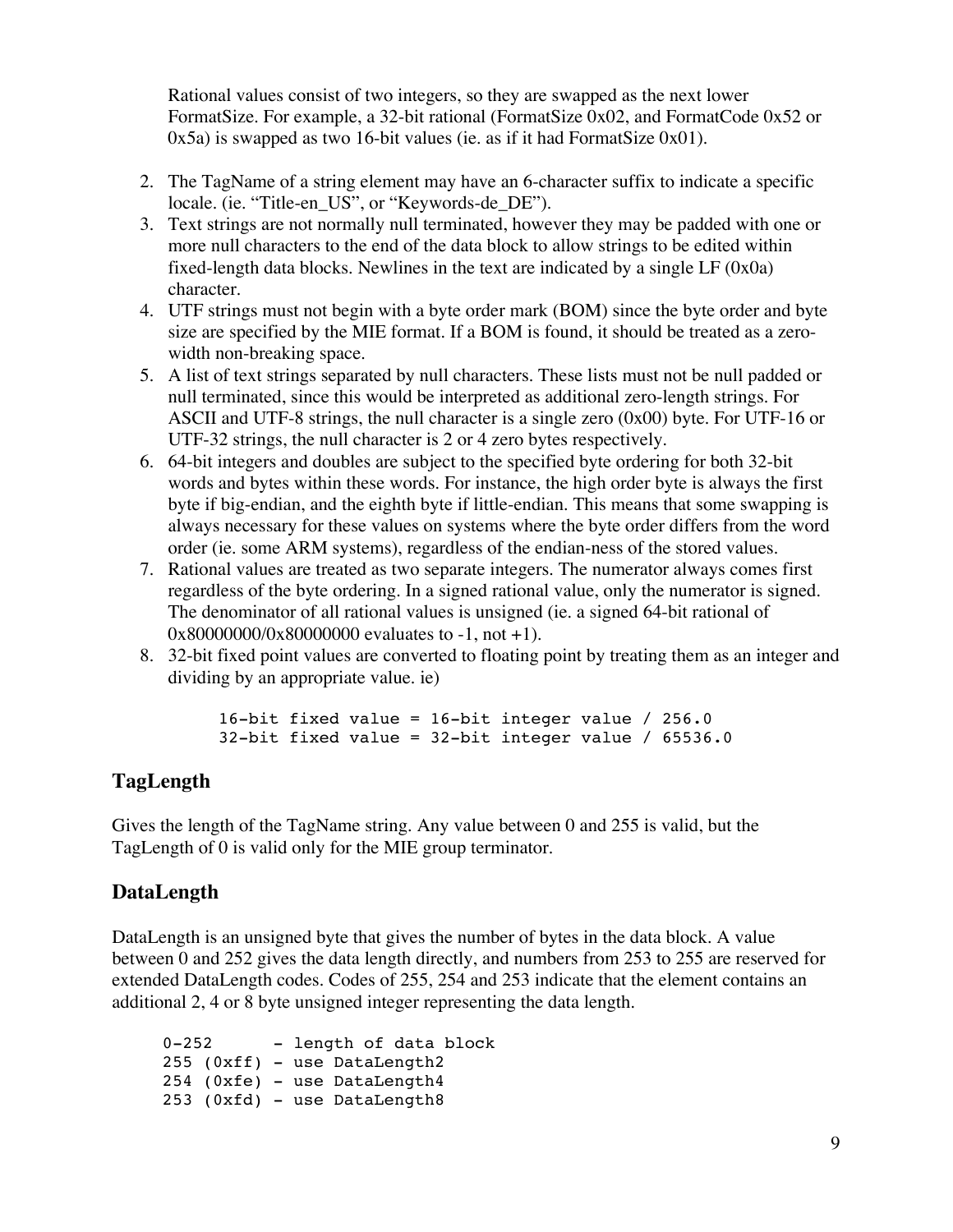A DataLength of zero is valid for any element except a compressed MIE group. A zero DataLength for an uncompressed MIE group indicates that the group length is unknown. For other elements, a zero length indicates there is no associated data. A terminator element must have a DataLength of 0, 6 or 10, and may not use an extended DataLength.

#### **TagName**

The TagName string is 0 to 255 bytes long, and is composed of the ASCII characters A-Z, a-z, 0- 9 and underline ('\_'). Also, a dash ('-') is used to separate the language/country code in the TagName of a localized text string, and a units string (possibly containing other ASCII characters) may be appear in brackets at the end of the TagName (see Appendix A). The TagName string is NOT null terminated. A MIE element with a tag string of zero length is reserved for the group terminator.

MIE elements are sorted alphabetically by TagName within each group. Multiple elements with the same TagName are allowed, even within the same group.

TagNames should be meaningful. Case is significant. Words should be lowercase with an uppercase first character, and acronyms should be all upper case. The underline ("\_") is provided to allow separation of two acronyms or two numbers, but it shouldn't be used unless necessary. No separation is necessary between an acronym and a word (ie. "ISOSetting").

All TagNames should start with an uppercase letter. An exception to this rule allows tags to begin with a digit (0-9) if they must come before other tags in the sort order, or a lowercase letter (a-z) if they must come after. For instance, the "0Type" element begins with a digit so it comes before, and the "data" element begins with a lowercase letter so that it comes after meta information tags in the main "0MIE" group.

Tag names for localized text strings have an 6-character suffix with the following format: The first character is a dash ('-'), followed by a 2-character lower case ISO 639-1 language code, then an underline (' $'$ ), and ending with a 2-character upper case ISO 3166-1 alpha 2 country code. (ie. "-en\_US", "-en\_GB", "-de\_DE" or "-fr\_FR". Note that "GB", and not "UK" is the code for Great Britain, although "UK" should be recognized for compatibility reasons.) The suffix is included when sorting the tags alphabetically, so the default locale (with no tag-name suffix) always comes first. If the country is unknown or not applicable, a country code of "XX" should be used.

Tags with numerical values may allow units of measurement to be specified. The units string is stored in brackets at the end of the tag name, and is composed of zero or more ASCII characters in the range  $0x21$  to  $0x7d$ , excluding the bracket characters  $0x28$  and  $0x29$ . (ie. "Resolution(/cm)" or "SpecificHeat(J/kg.K)".) See the Image::ExifTool::MIEUnits manpage for details. Unit strings are not localized, and may not be used in combination with localized text strings. See Appendix A for a description of MIE Units of Measure.

Sets of tags which would require a common prefix should be added in a separate MIE group instead of adding the prefix to all tag names. For example, instead of these TagName's: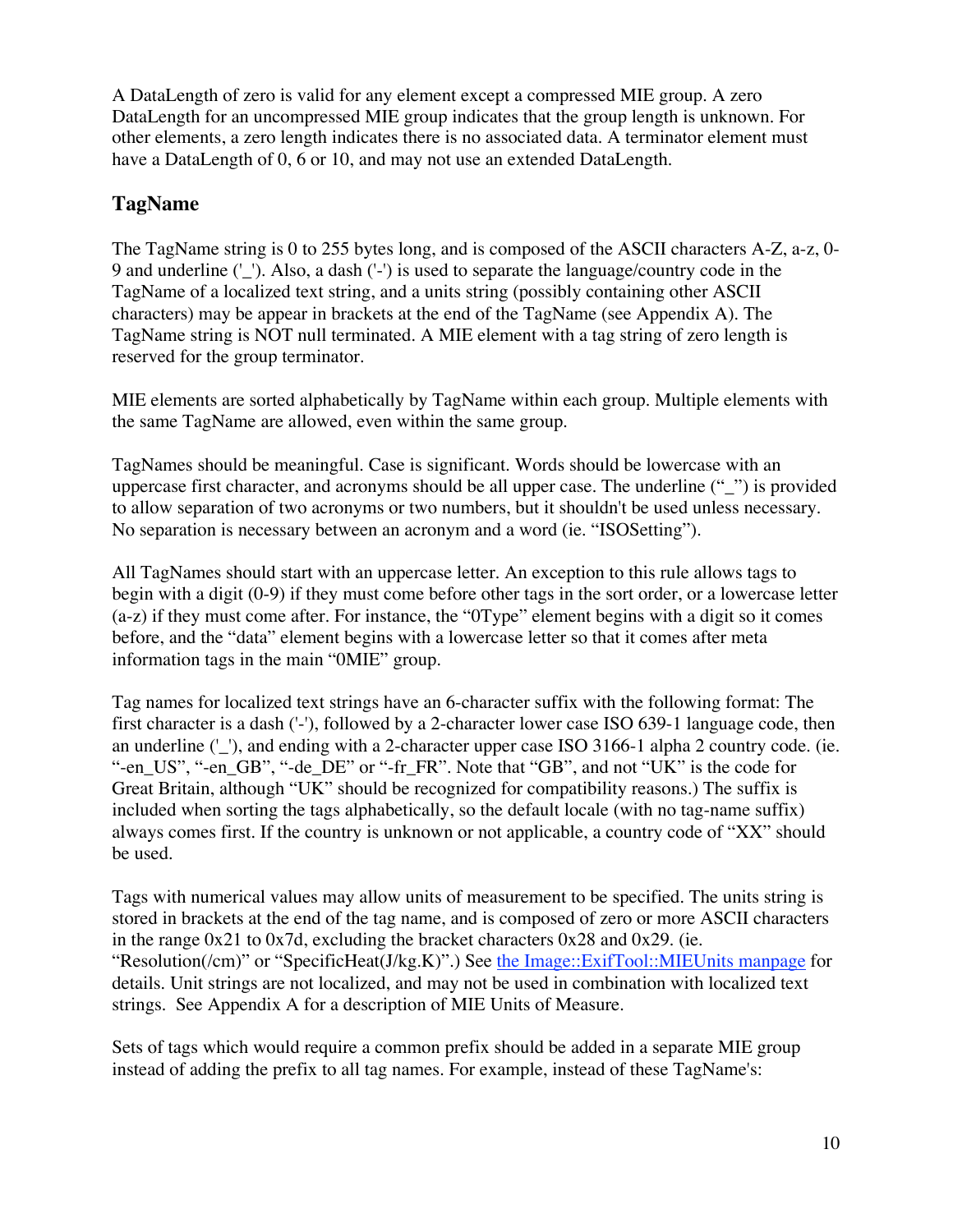ExternalFlashType ExternalFlashSerialNumber ExternalFlashFired

one would instead designate a separate "ExternalFlash" MIE group to contain the following elements:

 Type SerialNumber Fired

### **DataLength2/4/8**

These extended DataLength fields exist only if DataLength is 255, 254 or 253, and are respectively 2, 4 or 8 byte unsigned integers giving the data block length. One of these values must be used if the data block is larger than 252 bytes, but they may be used if desired for smaller blocks too (although this may add a few unnecessary bytes to the MIE element).

### **DataBlock**

The data value for the MIE element. The format of the data is given by the FormatCode. For MIE group elements, the data includes all contained elements and the group terminator.

## **MIE groups**

All MIE data elements must be contained within a group. A group begins with a MIE group element, and ends with a group terminator. Groups may be nested in a hierarchy to arbitrary depth.

A MIE group element is identified by a format code of  $0x10$  (big endian byte ordering) or  $0x18$ (little endian). The group terminator is distinguished by a zero TagLength (it is the only element allowed to have a zero TagLength), and has a FormatCode of 0x00.

The MIE group element is permitted to have a zero DataLength only if the data is uncompressed. This special value indicates that the group length is unknown (otherwise the minimum value for DataLength is 4, corresponding the the minimum group size which includes a terminator of at least 4 bytes). If DataLength is zero, all elements in the group must be parsed until the group terminator is found. If non-zero, DataLength includes the length of all elements contained within the group, including the group terminator. Use of a non-zero DataLength is encouraged because it allows readers quickly skip over entire MIE groups. For compressed groups DataLength must be non-zero, and is the length of the compressed group data (which includes the compressed group terminator).

### **Group Terminator**

The group terminator has a FormatCode and TagLength of zero. The terminator DataLength must be 0, 6 or 10 bytes, and extended DataLength codes may not be used. With a zero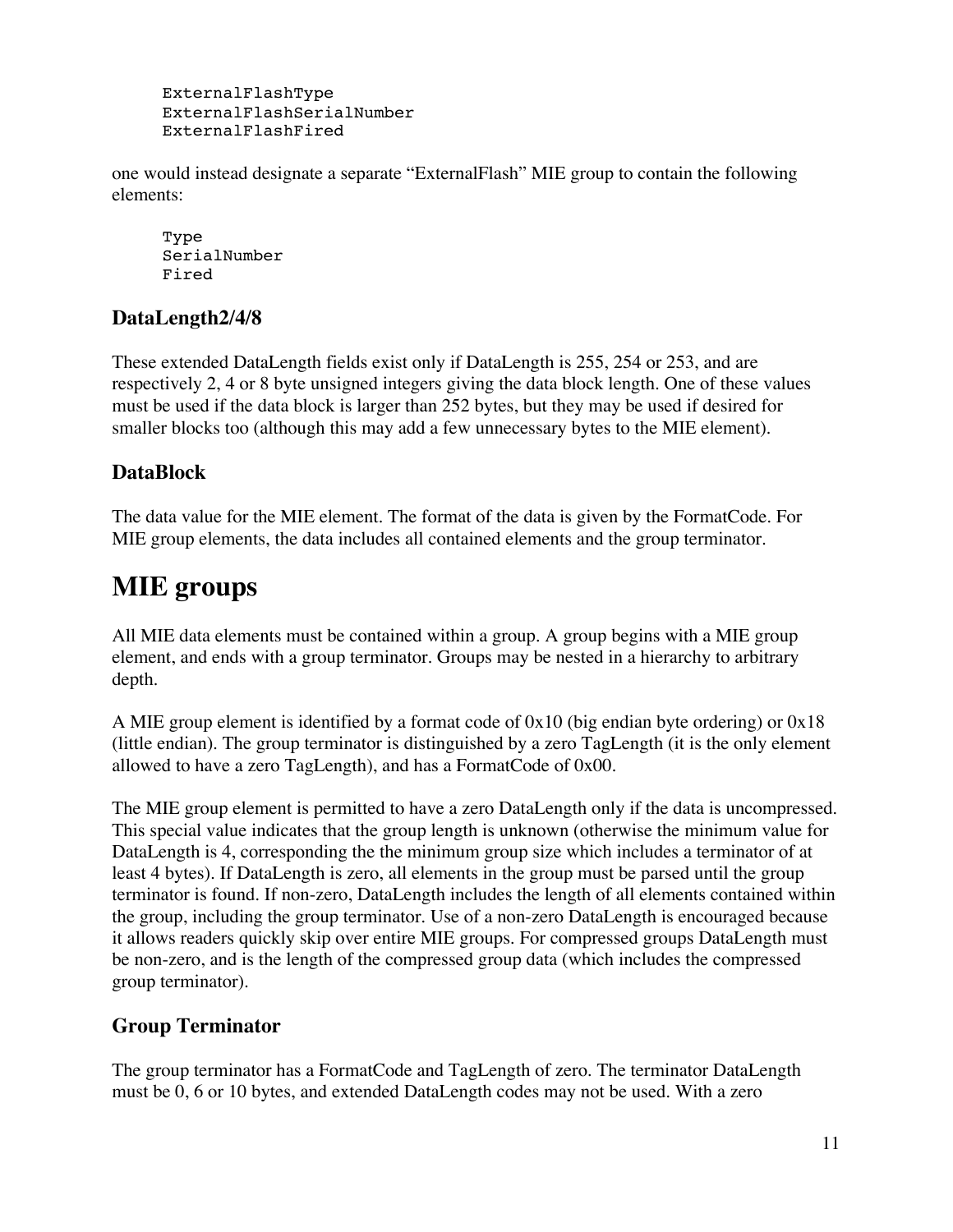DataLength, the byte sequence for a terminator is "7e 00 00 00" (hex). With a DataLength of 6 or 10 bytes, the terminator data block contains information about the length and byte ordering of the preceding group. This additional information is recommended for file-level groups, and is used in multi-document MIE files and MIE trailers to allow the file to be scanned backwards from the end. (This may also allow some documents to be recovered if part of the file is corrupted.) The structure of this optional terminator data block is as follows:

```
 4 or 8 bytes GroupLength (unsigned integer)
1 byte ByteOrder (0x10 or 0x18, same as MIE group)
 1 byte GroupLengthSize (0x04 or 0x08)
```
The ByteOrder and GroupLengthSize values give the byte ordering and size of the GroupLength integer. The GroupLength value is the total length of the entire MIE group ending with this terminator, including the opening MIE group element and the terminator itself.

### **File-level MIE groups**

File-level MIE groups may NOT be compressed.

All elements in a MIE file are contained within a special group with a TagName of "0MIE". The purpose of the "OMIE" group is to provide a unique signature at the start of the file, and to encapsulate information allowing files to be easily combined. The "0MIE" group must be terminated like any other group, but it is recommended that the terminator of a file-level group include the optional data block (defined above) to provide information about the group length and byte order.

It is valid to have more than one "0MIE" group at the file level, allowing multiple documents in a single MIE file. Furthermore, the MIE structure enables multi-document files to be generated by simply concatenating two or more MIE files.

## **Scanning Backwards through a MIE File**

The steps below give an algorithm to quickly locate the last document in a MIE file:

- 1. Read the last 10 bytes of the file. (Note that a valid MIE file may be as short as 12 bytes long, but a file this length contains only an an empty MIE group.)
- 2. If the last byte of the file is zero, then it is not possible to scan backward through the file, so the file must be scanned from the beginning. Otherwise, proceed to the next step.
- 3. If the last byte is 4 or 8, the terminator contains information about the byte ordering and length of the group. Otherwise, stop here because this isn't a valid MIE file.
- 4. The next-to-last byte must be either 0x10 indicating big-endian byte ordering or 0x18 for little-endian ordering, otherwise this isn't a valid MIE file.
- 5. The value of the preceding 4 or 8 bytes gives the length of the complete file-level MIE group (GroupLength). This length includes both the leading MIE group element and the terminator element itself. The value is an unsigned integer with a byte length given in step 3, and a byte order from step 4. From the current file position (at the end of the data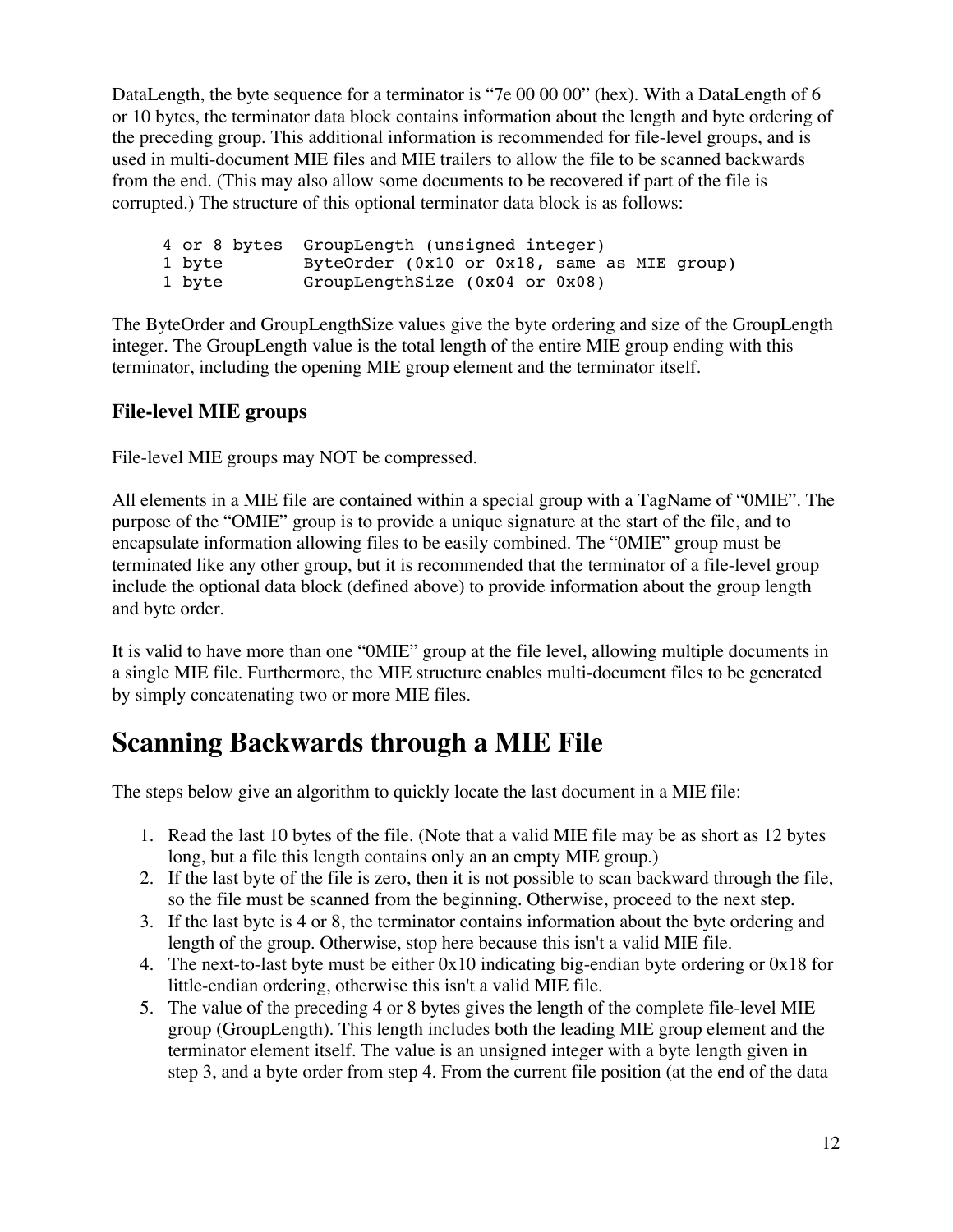read in step 1, seek backward by this number of bytes to find the start of the MIE group element for this document.

This algorithm may be repeated again beginning at this point in the file to locate the next-to-last document, etc.

The table below lists all 5 valid patterns for the last 14 bytes of a file-level MIE group, with all numbers in hex. The comments indicate the length and byte ordering of GroupLength (xx) if available:

 ?? ?? ?? ?? ?? ?? ?? ?? ?? ?? 7e 00 00 00 - (no GroupLength) ?? ?? ?? ?? 7e 00 00 06 xx xx xx xx 10 04 - 4 bytes, big endian ?? ?? ?? ?? 7e 00 00 06 xx xx xx xx 18 04 - 4 bytes, little endian 7e 00 00 0a xx xx xx xx xx xx xx xx 10 08 - 8 bytes, big endian 7e 00 00 0a xx xx xx xx xx xx xx xx 18 08 - 8 bytes, little endian

## **Trailer Signature**

The MIE format may be used for trailer information appended to other types of files. When this is done, a signature must appear at the end of the main MIE group to uniquely identify the MIE format trailer. To achieve this, a "zmie" trailer signature is written as the last element in the main "0MIE" group. This element has a FormatCode of 0, a TagLength of 4, a DataLength of 0, and a TagName of "zmie". With this signature, the hex byte sequence "7e 00 04 00 7a 6d 69 65" appears immediately before the final group terminator, and the last 22 bytes of the trailer correspond to one of the following 4 patterns (where the trailer length is given by "xx", as above):

|  |  | ?? ?? ?? ?? 7e 00 04 00 7a 6d 69 65 7e 00 00 06 xx xx xx xx 10 04 |  |  |  |  |  |  |  |  |  |
|--|--|-------------------------------------------------------------------|--|--|--|--|--|--|--|--|--|
|  |  | ?? ?? ?? ?? 7e 00 04 00 7a 6d 69 65 7e 00 00 06 xx xx xx xx 18 04 |  |  |  |  |  |  |  |  |  |
|  |  | 7e 00 04 00 7a 6d 69 65 7e 00 00 0a xx xx xx xx xx xx xx xx 10 08 |  |  |  |  |  |  |  |  |  |
|  |  | 7e 00 04 00 7a 6d 69 65 7e 00 00 0a xx xx xx xx xx xx xx xx 18 08 |  |  |  |  |  |  |  |  |  |

Note that the zero-DataLength terminator may not be used here because the trailer length must be known for seeking backwards from the end of the file.

Multiple trailers may be appended to the same file using this technique.

## **MIE Data Values**

MIE data values for a given tag are usually not restricted to a specific FormatCode. Any value may be represented in any appropriate format, including numbers represented in string (ASCII or UTF) form.

It is preferred that closely related values with the same format are written to a single tag instead of using multiple tags. This improves localization of like values and decreases MIE element overhead. For instance, instead of separate ImageWidth and ImageHeight tags, a single ImageSize tag is defined.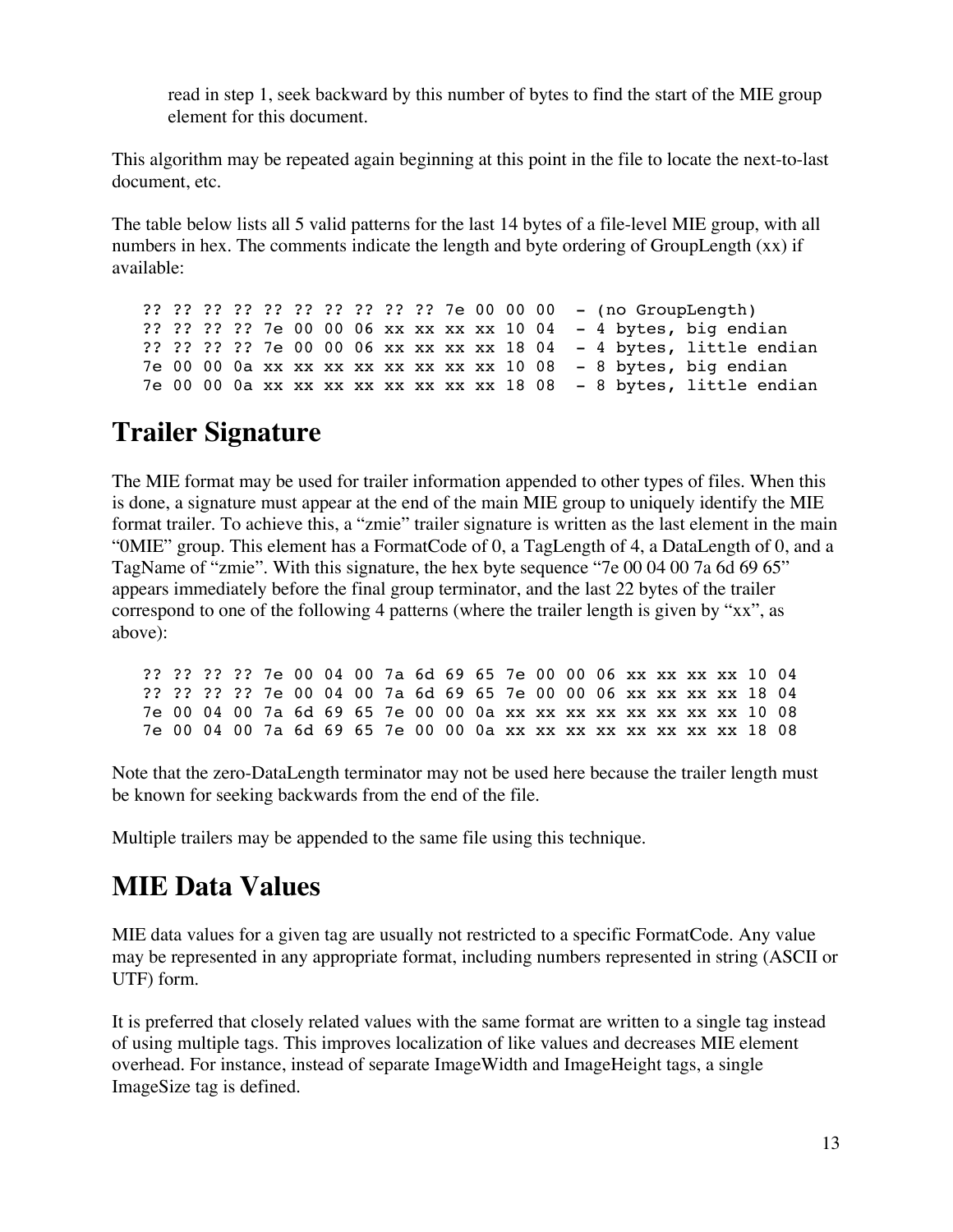Tags which may take on a discrete set of values should have meaningful values if possible. This improves the extensibility of the format and allows a more reasonable interpretation of unrecognized values.

#### **Numerical Representation**

Integer and floating point numbers may be represented in binary or string form. In string form, integers are a series of digits with an optional leading sign (ie. "[+|-]DDDDDD"), and multiple values are separated by a single space character (ie. "23 128 -32"). Floating point numbers are similar but may also contain a decimal point and/or a signed exponent with a leading 'e' character (ie. "[+|-]DD[.DDDDDD][e(+|-)EEE]"). The string "inf" is used to represent infinity. One advantage of numerical strings is that they can have an arbitrarily high precision because the possible number of significant digits is virtually unlimited.

Note that numerical values may have associated units of measurement which are specified in the TagName string (see Appendix A).

#### **Date/Time Format**

All MIE dates are strings in the form "YYYY:mm:dd HH:MM:SS.ss+HH:MM". The fractional seconds (".ss") are optional, and if included may contain any number of significant digits (unlike all other fields which are a fixed number of digits and must be padded with leading zeros if necessary). The timezone ("+HH:MM" or "-HH:MM") is recommended but not required. If not given, the local system timezone is assumed.

# **MIME Type**

The basic MIME type for a MIE file is "application/x-mie", however the specific MIME type depends on the type of subfile, and is obtained by adding "x-mie-" to the MIME type of the subfile. For example, with a subfile of type "image/jpeg", the MIE file MIME type is "image/xmie-jpeg". But note that the "x-" is not duplicated if the subfile MIME type already starts with "x-". So a subfile with MIME type "image/x-raw" is contained within a MIE file of type "image/x-mie-raw", not "image/x-mie-x-raw". In the case of multiple documents in a MIE file, the MIME type is taken from the first document. Regardless of the subfile type, all MIE-format files should have a filename extension of ".MIE".

## **Levels of Support**

Basic MIE reader/writer applications may choose not to provide support for some advanced features of the MIE format. Features which may not be supported by all software are:

#### **Compression**

Software not supporting compression must ignore compressed elements and groups, but should be able to process the remaining information.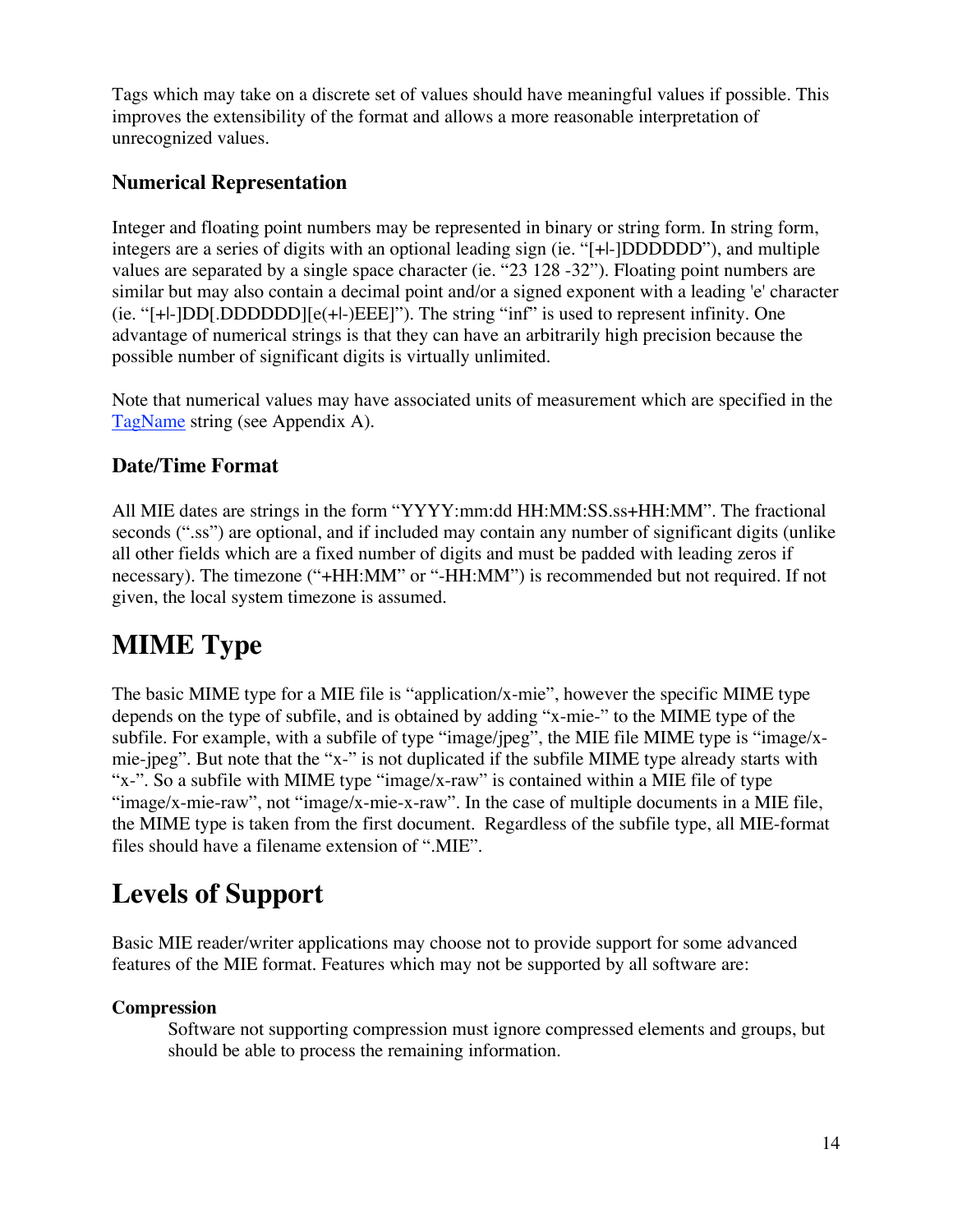#### **Large data lengths**

Some software may limit the maximum size of a MIE group or element. Historically, a limit of 2GB may be imposed by some systems. However, 8-byte data lengths should be supported by all applications provided the value doesn't exceed the system limit. (ie. For systems with a 2GB limit, 8-byte data lengths should be supported if the upper 17 bits are all zero.) If a data length above the system limit is encountered, it may be necessary for the application to stop processing if it can not seek to the next element in the file.

# **Revisions**

```
 2012-08-21 – Added "Offset" column to Element Structure table
   2010-04-05 - Fixed "Format Size" Note 7 to give the correct number of bits
                in the example rational value
   2007-01-21 - Specified LF character (0x0a) for text newline sequence
   2007-01-19 - Specified ISO 8859-1 character set for extended ASCII codes
   2007-01-01 - Improved wording of Step 5 for scanning backwards in MIE file
   2006-12-30 - Added EXAMPLES section and note about UTF BOM
   2006-12-20 - MIE 1.1: Changed meaning of TypeModifier bit (0x08) for
                unknown data (FormatType 0x00), and documented byte swapping
 2006-12-14 - MIE 1.0: Added Data Values and Numerical Representations
 sections, and added ability to specify units in tag names
   2006-11-09 - Added Levels of Support section
   2006-11-03 - Added Trailer Signature
   2005-11-18 - Original specification created
```
# **License**

Copyright 2005-2012, Phil Harvey (phil at owl.phy.queensu.ca)

The MIE specification is free; you can use it, redistribute it, and/or modify it under the same terms as Perl itself (either the GNU General Public License, or the Perl Artistic License).

You are free to generate and distribute MIE-format files with no restrictions.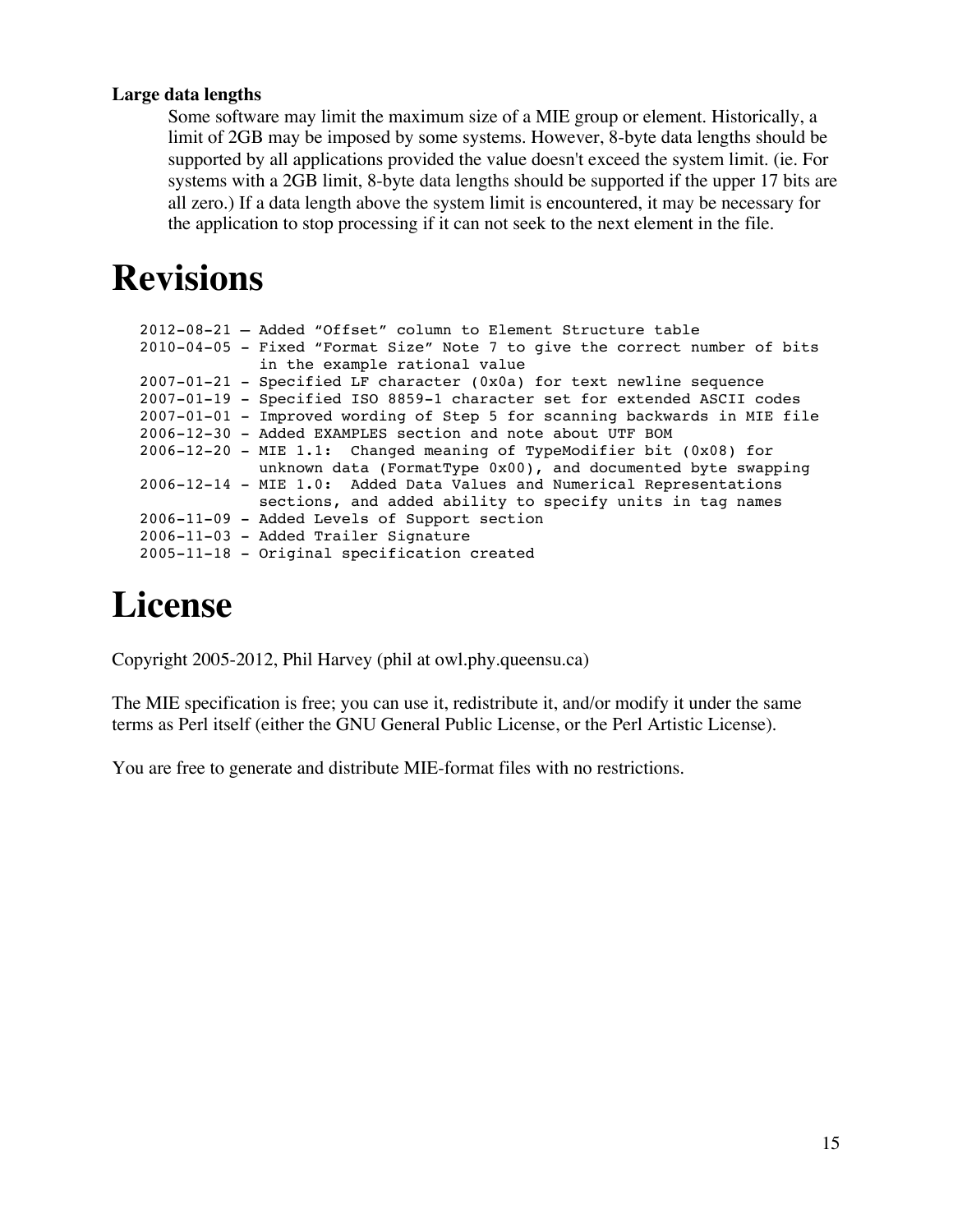# **Appendix A – Units of Measure**

### **Description**

The MIE format allows units of measurement to be specified in brackets at the end of a MIE tag name (ie. "Volume(m3)"). This appendix describes the standard MIE units abbreviations.

### **Syntax**

The units string may contain any ASCII characters in the range  $0x21$  ('!') to  $0x7d$  ('}'), excepting the bracket characters (0x28 and 0x29). An empty string is allowed, and indicates a dimensionless value. Standard units should be used where possible. In the standard units, an underline ('') is used to indicate a subscript, and multiple words may be separated with a hyphen  $('-').$ 

Exponents should be positive, and require no separator (ie. "m2" for square meters). Prefixes may be added to the standard units (ie. "cm") except when the resulting name conflicts with another standard unit.

Multiplication is indicated by '.', and division by '/'. Reciprocal units (ie. the multiplicative inverse) are obtained through division rather than the use of negative exponents (ie. "/in", not "in-1"). In MIE units, multiplication has precedence over division, so everything to the right of a '/' is in the denominator. (See Examples below for a few examples.)

Below is a table summarizing the special characters used in MIE units strings.

| $\bullet$      | multiplication<br>division (used for negative exponents)<br>word separator             |
|----------------|----------------------------------------------------------------------------------------|
| { }<br>$0 - 9$ | subscript<br>annotation<br>used to avoid name conflicts if necessary<br>exponentiation |

#### **Standard Units**

|                   | dimensionless                                     |
|-------------------|---------------------------------------------------|
| $\lceil G \rceil$ | Newtonian constant of gravitation (unclassified)  |
| [g]               | standard acceleration of free fall (acceleration) |
| [h]               | Planck constant (action)                          |
| [k]               | Boltzmann constant (unclassified)                 |
| ${cfu}$           | colony forming units (number)                     |
| $\{rbc\}$         | red blood cell count (number)                     |
| ${tb1}$           | tablets (number)                                  |
| $\{tot\}$         | particles total count (number)                    |
| နွ                | percent (fraction)                                |
| $10^{\circ}$ N    | the number ten for arbitrary powers (number)      |
| A                 | Ampere (electric current)                         |
| a                 | year (time)                                       |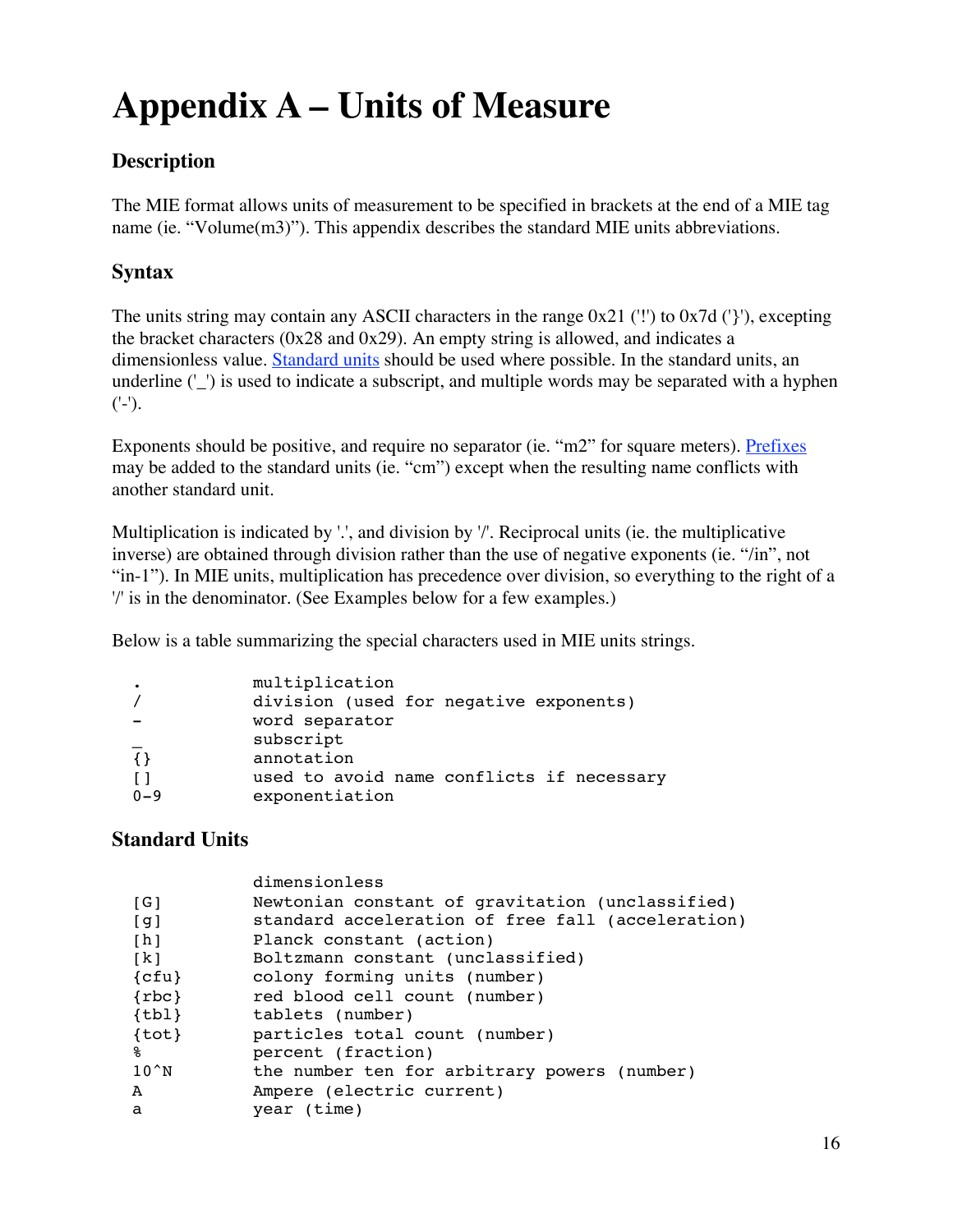a q accomean Gregorian year (time) a j mean Julian year (time) a t tropical year (time) acr acre, U.S. (area) acr br acre, British (area) Ao Angstrom (length) APL-U APL unit (biologic activity of anticardiolipin IgA) ar are (area) arb-U arbitrary unit (arbitrary) arcmin minute of arc (plane angle) arcsec second of arc (plane angle) atm standard atmosphere (pressure) att technical atmosphere (pressure) AU astronomic unit (length) b barn (action area) B bel (level) B-kW bel kilowatt (power level) B-mV bel millivolt (electric potential level) B-SPL bel sound pressure (pressure level) B-uV bel microvolt (electric potential level) B-V bel volt (electric potential level) B-W bel watt (power level) bar bar (pressure) bbl barrel (fluid volume) Bd baud (signal transmission rate) bdsk-U Bodansky unit (biologic activity of phosphatase) beth-U Bethesda unit (biologic activity of factor VIII inhibitor) bf board foot (volume) Bi Biot (electric current) bit bit (amount of information) Bq Becquerel (radioactivity) Btu British thermal unit (energy) Btu 39 British thermal unit at 39 degF (energy) Btu 59 British thermal unit at 59 degF (energy) Btu 60 British thermal unit at 60 degF (energy) Btu IT international table British thermal unit (energy) Btu m mean British thermal unit (energy) Btu th thermochemical British thermal unit (energy) bu bushel, U.S. (dry volume) bu br bushel, British (volume) By byte (amount of information) C Coulomb (electric charge) c velocity of light (velocity) cal calorie (energy) Cal nutrition label Calories (energy) cal 15 calorie at 15 degC (energy) cal 20 calorie at 20 degC (energy) cal IT international table calorie (energy) cal m mean calorie (energy) cal th thermochemical calorie (energy) car Au carat of gold alloys (mass fraction) car m metric carat (mass) cd candela (luminous intensity)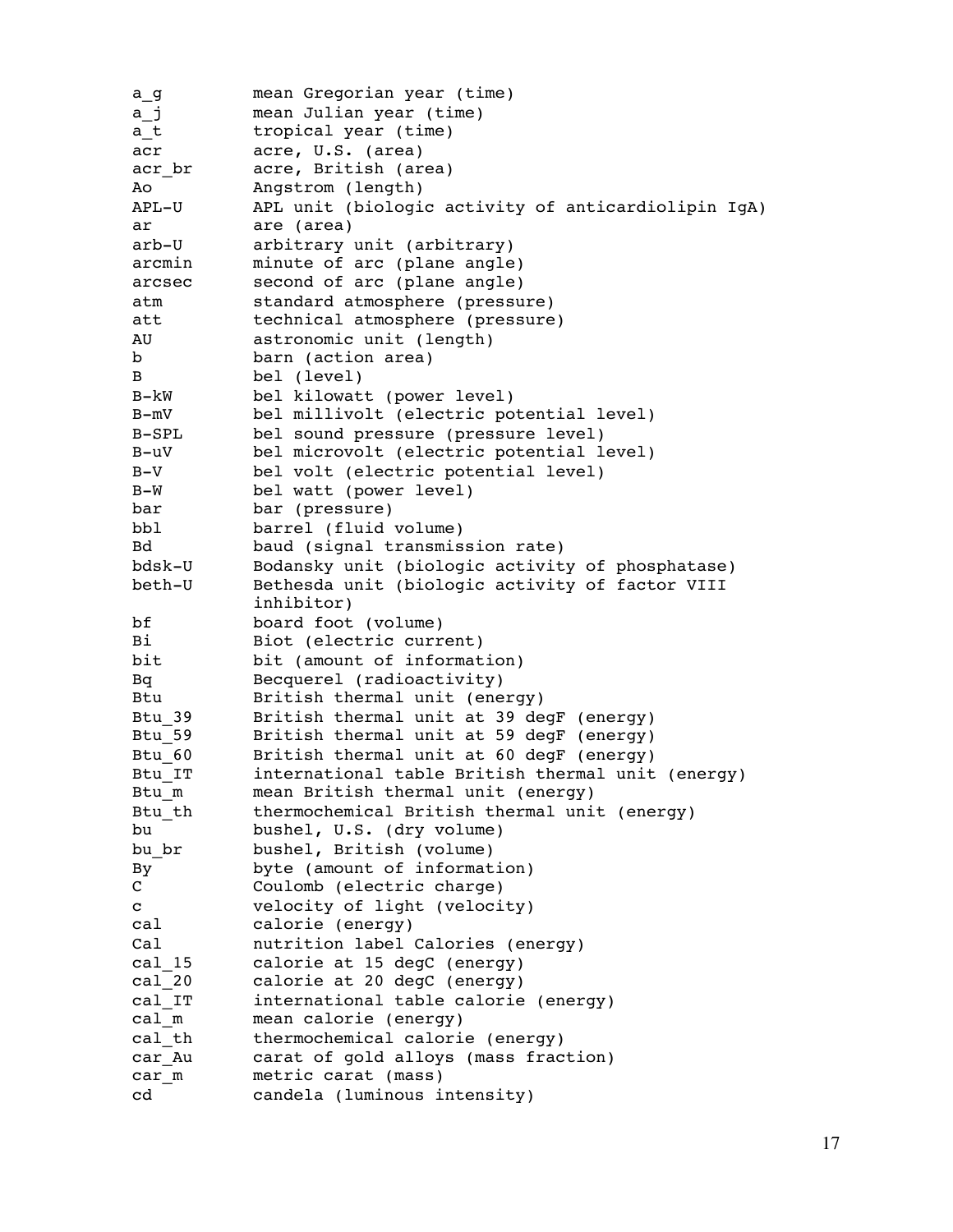Cel degree Celsius (temperature) Ch Charriere (gauge of catheters) ch Gunter's chain, U.S. (length) ch br Gunter's chain, British (length) Ci Curie (radioactivity) cicero cicero (length) circ circle (plane angle) cml circular mil, international (area) cr cord, international (volume) crd us cord, U.S. (fluid volume) cup us cup (volume) d day (time) deg degree (plane angle) deg{mag} degree from magnetic north (plane angle) degF degree Fahrenheit (temperature) didot didot (length) diop diopter (refraction of a lens) dpt dry pint, U.S. (dry volume) dqt dry quart, U.S. (dry volume) dr dram (mass) dr ap dram, apothecary (mass) drp drop (volume) dye-U Dye unit (biologic activity of amylase) dyn dyne (force) e elementary charge (electric charge) eps\_0 permittivity of vacuum (electric permittivity) eq equivalents (amount of substance) erg erg (energy) eV electronvolt (energy) F Farad (electric capacitance) fdr fluid dram, U.S. (fluid volume) fdr br fluid dram, British (volume) foz fluid ounce, U.S. (fluid volume) foz\_br fluid ounce, British (volume) ft foot, international (length) ft br foot, British (length) ft us foot, U.S. (length) fth fathom, international (length) fth br fathom, British (length) fth us fathom, U.S. (length) fur furlong, U.S. (length) G Gauss (magnetic flux density) g gram (mass) g.m/{H-B} gram meter per heartbeat (prop. to ventricular stroke work) g% gram percent (mass fraction) Gal (acceleration) gal gallon, U.S. (fluid volume) gal\_br gallon, British (volume) gal wi historical winchester gallon (dry volume) Gb Gilbert (magnetic tension) gf gram-force (force) gil gill, U.S. (fluid volume) gil\_br gill, British (volume)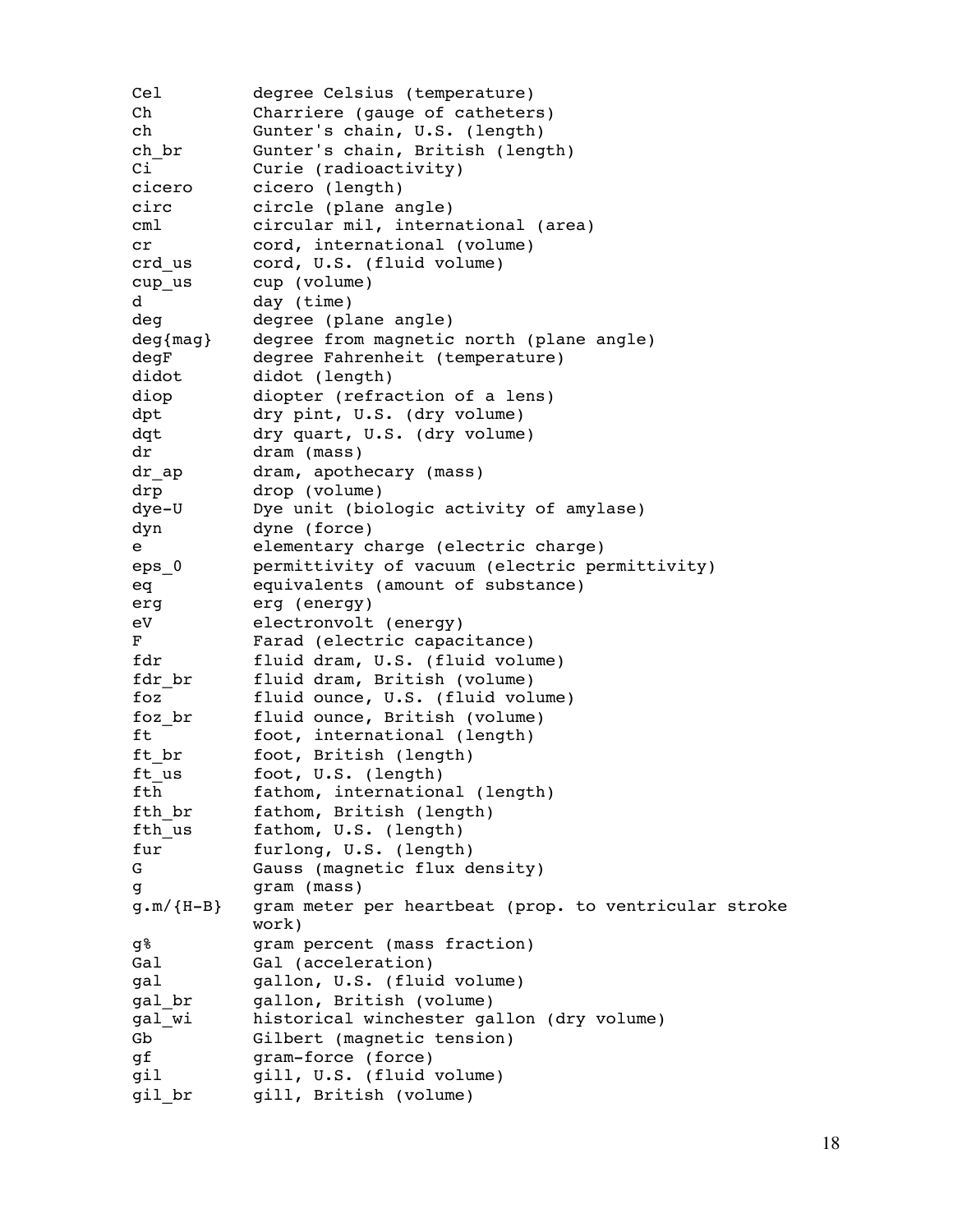gon gon (plane angle) GPL-U GPL unit (biologic activity of anticardiolipin IgG) gr grain (mass) Gy Gray (energy dose) H Henry (inductance) h hour (time) hd hand, international (height of horses) hnsf-U Hounsfield unit (x-ray attenuation) HP horsepower (power) hp\_C homeopathic potency of centesimal series (homeopathic potency) hp X homeopathic potency of decimal series (homeopathic potency) HPF high power field (view area in microscope) Hz Herz (frequency) in inch, international (length) in br inch, British (length) in us inch, U.S. (length) in-H2O inch of water column (pressure) in-Hg inch of mercury column (pressure) iU international unit (arbitrary) J Joule (energy) K Kelvin (temperature) ka-U King-Armstrong unit (biologic activity of phosphatase) kat katal (catalytic activity) kg{wet-tis} kilogram of wet tissue (mass) kn knot, international (velocity) kn br knot, British (velocity) knk-U Kunkel unit (arbitrary biologic activity) Ky Kayser (lineic number) l liter (volume) L liter (volume) lb pound (mass) lb\_ap pound, apothecary (mass) lb tr pound, troy (mass) lbf pound force (force) lcwt long hunderdweight (mass) ligne ligne (length) lk link for Gunter's chain, U.S. (length) lk br link for Gunter's chain, British (length) lm lumen (luminous flux) Lmb Lambert (brightness) lne line (length) LPF low power field (view area in microscope) lton long ton (mass) lx lux (illuminance) ly light-year (length) m meter (length) m e electron mass (mass) m\_p proton mass (mass) m-H2O meter of water column (pressure) m-Hg meter of mercury column (pressure) mclg-U Mac Lagan unit (arbitrary biologic activity) mesh mesh, international (lineic number)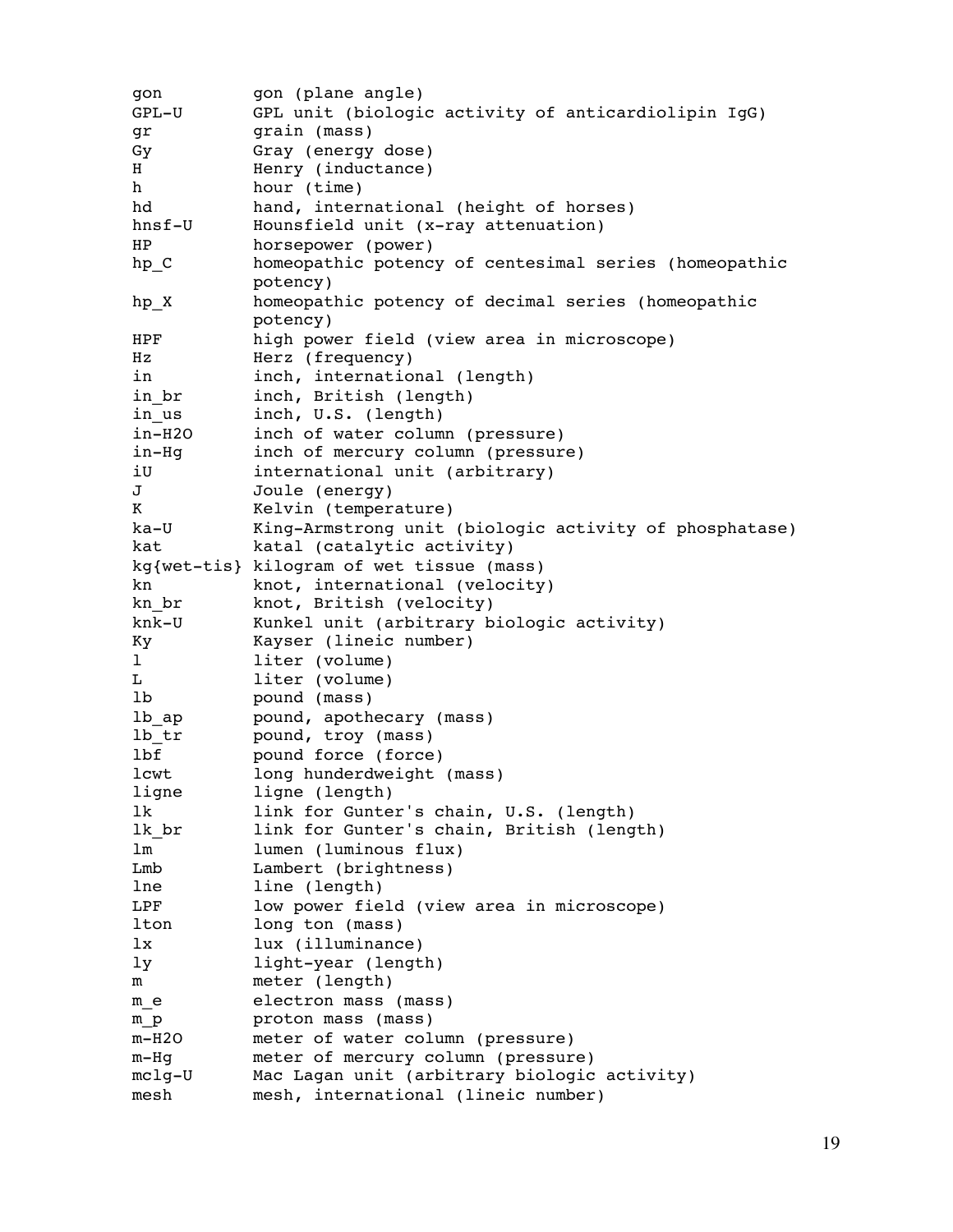MET metabolic equivalent (metabolic cost of physical activity) mg{creat} milligram of creatinine (mass) mho mho (electric conductance) mi mile, international (statute mile) (length) mi br mile, British (length) mi us mile, U.S. (length) mil mil, international (length) mil us mil, U.S. (length) min minute (time) min br minim, British (volume) min us minim, U.S. (fluid volume) mo month (time) mo g a mean Gregorian month (time) mo\_j mean Julian month (time) mo s synodal month (time) mol mole (amount of substance) MPL-U MPL unit (biologic activity of anticardiolipin IgM) mu\_0 permeability of vacuum (magnetic permeability) Mx Maxwell (flux of magnetic induction) N Newton (force) nmi nautical mile, international (length) nmi br nautical mile, British (length) Np neper (level) Oe Oersted (magnetic field intensity) Ohm Ohm (electric resistance) osm osmole of dissolved particles (amount of substance) oz ounce (mass) oz ap ounce, apothecary (mass) oz\_tr ounce, troy (mass) P Poise (dynamic viscosity) Pa Pascal (pressure) pc parsec (length) pc br pace (length) pca pica (length) pca pr Printer's pica (length) pH pH (acidity) ph phot (illuminance) pi the number pi (number) pied pied (length) pk peck, U.S. (dry volume) pk br peck, British (volume) pnt point (length) pnt pr Printer's point (length) pouce pouce (length) ppb parts per billion (fraction) ppm parts per million (fraction) ppth parts per thousand (fraction) pptr parts per trillion (fraction) PRU peripheral vascular resistance unit (fluid resistance) psi pound per square inch (pressure) pt pint, U.S. (fluid volume) pt br pint, British (volume) pwt tr pennyweight (mass)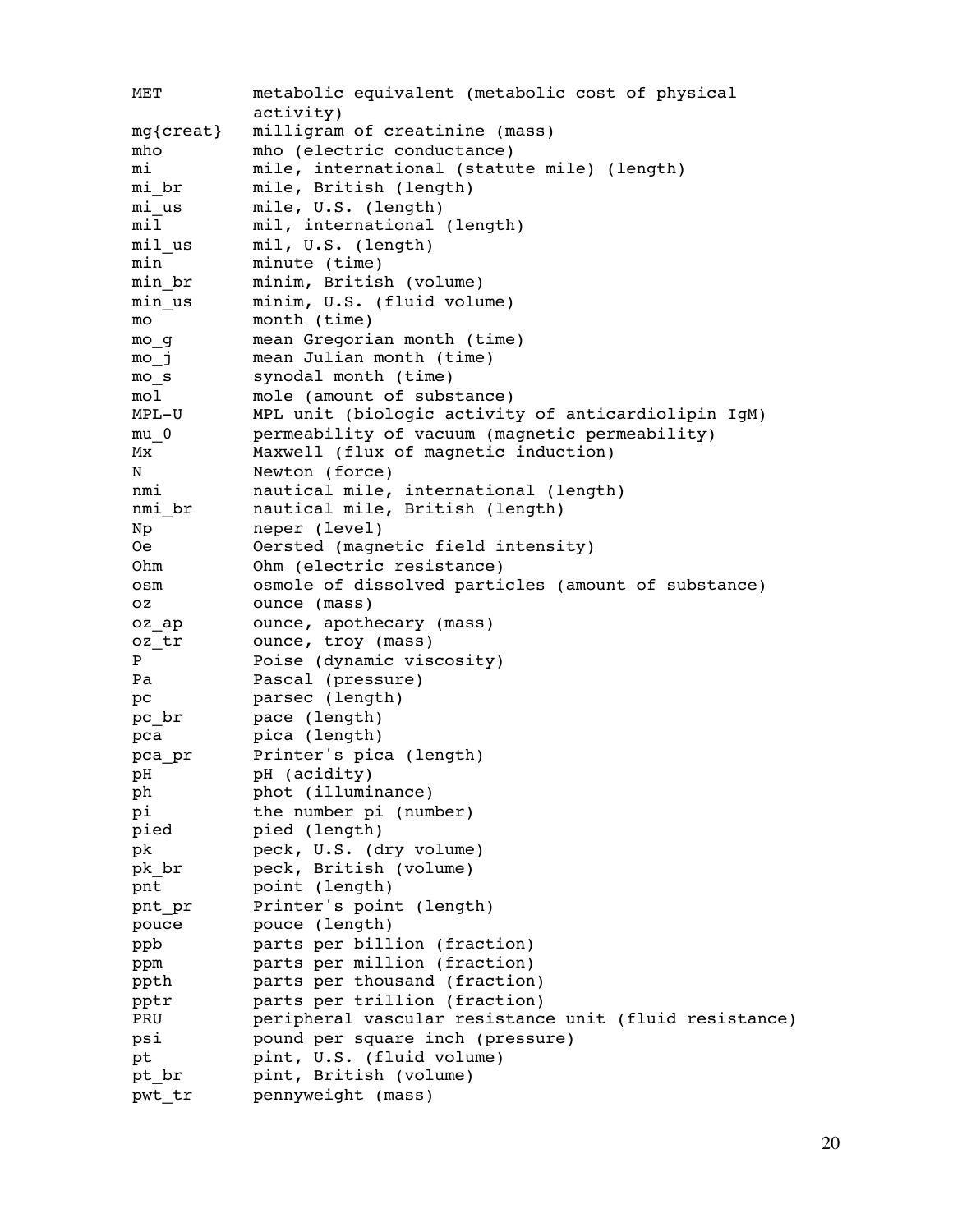qt quart, U.S. (fluid volume) qt br quart, British (volume) R Roentgen (ion dose) rad radian (plane angle) RAD radiation absorbed dose (energy dose) rch Ramden's chain, U.S. (length) rd rod, U.S. (length) rd br rod, British (length) REM radiation equivalent man (dose equivalent) rlk us link for Ramden's chain (length) s second (time) S Siemens (electric conductance) sb stilb (lum. intensity density) sc\_ap scruple, apothecary (mass) sct section (area) scwt short hundredweight (mass) smgy-U Somogyi unit (biologic activity of amylase) sph spere (solid angle) sr streadian (solid angle) st stere (volume) St Stokes (kinematic viscosity) ston short ton (mass) stone stone (mass) Sv Sievert (dose equivalent) Sv-U Svedberg unit (sedimentation coefficient) T Tesla (magnetic flux density) t tonne (mass) tb-U tuberculin unit (biologic activity of tuberculin) tbs tablespoon, U.S. (volume) todd-U Todd unit (biologic activity antistreptolysin O) tsp teaspoon, U.S. (volume) twp township (area) u unified atomic mass unit (mass) U Unit (catalytic activity) USP-U U.S. Pharmacopeia unit (arbitrary) V Volt (electric potential) W Watt (power) Wh Weber (magnetic flux) wk week (time) yd yard, international (length) yd\_br yard, British (length) yd us yard, U.S. (length)

#### **Prefixes**

Standard SI prefixes:

| y. | yocto $(10^{\circ}-24)$   |
|----|---------------------------|
| z  | zepto $(10^{\degree}-21)$ |
| a  | atto $(10^{\degree}-18)$  |
| f  | femto $(10^{\degree}-15)$ |
| р  | pico $(10^{\degree}-12)$  |
| n  | nano $(10^{\circ}-9)$     |
|    |                           |